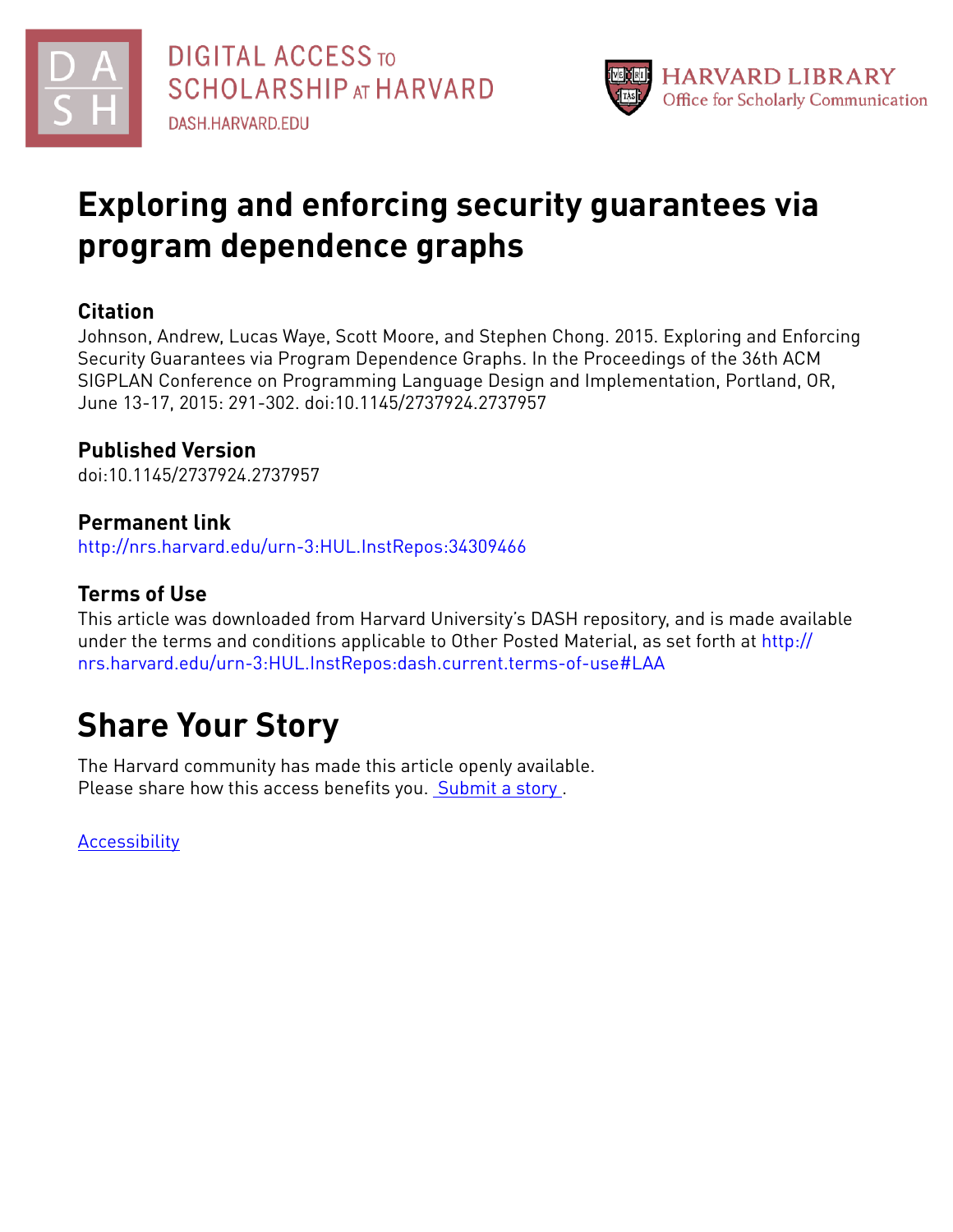# Exploring and Enforcing Security Guarantees via Program Dependence Graphs

Andrew Johnson

MIT Lincoln Laboratory and Harvard University, USA ajohnson@seas.harvard.edu

Lucas Waye Scott Moore Stephen Chong

Harvard University, USA lwaye, sdmoore, chong@seas.harvard.edu

# Abstract

We present PIDGIN, a program analysis and understanding tool that enables the specification and enforcement of precise applicationspecific information security guarantees. PIDGIN also allows developers to interactively explore the information flows in their applications to develop policies and investigate counter-examples.

PIDGIN combines *program dependence graphs* (PDGs), which precisely capture the information flows in a whole application, with a *custom PDG query language*. Queries express properties about the paths in the PDG; because paths in the PDG correspond to information flows in the application, queries can be used to specify global security policies.

PIDGIN is scalable. Generating a PDG for a 330k line Java application takes 90 seconds, and checking a policy on that PDG takes under 14 seconds. The query language is expressive, supporting a large class of precise, application-specific security guarantees. Policies are separate from the code and do not interfere with testing or development, and can be used for security regression testing.

We describe the design and implementation of PIDGIN and report on using it: (1) to explore information security guarantees in legacy programs; (2) to develop and modify security policies concurrently with application development; and (3) to develop policies based on known vulnerabilities.

*Categories and Subject Descriptors* D.4.6 [*Operating Systems*]: Security and Protection—Information flow controls; F.3.2 [*Programming Languages*]: Semantics of Programming Languages— Program analysis; F.3.1 [*Programming Languages*]: Specifying and Verifying and Reasoning about Programs—Specification techniques

*Keywords* Application-specific security, program dependence graph, graph query language

# 1. Introduction

Many applications store and compute with sensitive information, including confidential and untrusted data. Thus, application developers must be concerned with the information security guarantees

PLDI'15, June 13–17, 2015, Portland, OR, USA.

Copyright is held by the owner/author(s). Publication rights licensed to ACM. ACM 978-1-4503-3468-6/15/06. . . \$15.00. http://dx.doi.org/10.1145/2737924.2737957

their application provides, such as how public outputs may reveal confidential information and how potentially dangerous operations may be influenced by untrusted data. These guarantees will necessarily be application specific, since different applications handle different kinds of information, with different requirements for the correct handling of information. Moreover, these guarantees are properties of the entire application, rather than properties that arise from the correctness of a single component.

Current tools and techniques fall short in helping developers address information security. Testing cannot easily verify information-flow requirements such as "no information about the password is revealed except via the encryption function." Existing tools for information-flow security are inadequate for a variety of reasons, since they either unsoundly ignore important information flows, require widespread local annotations, prevent functional testing and deployment, or fail to support the specification and enforcement of application-specific policies.

We present PIDGIN, a system that uses *program dependence graphs* (PDGs) [[16\]](#page-10-0) to precisely and intuitively capture the infor-mation flows within an entire program<sup>[1](#page-1-0)</sup> and a *custom PDG query language* to allow the exploration, specification, and enforcement of information security guarantees. PDGs express the control and data dependencies in a program and abstract away unimportant details such the sequential order of non-interacting statements. They are a great fit for reasoning about information security guarantees, since paths in the PDG correspond to information flows in the application. Our queries express properties of PDGs which thus correspond to information-flow guarantees about the application. Our approach has several benefits:

- *•* PIDGIN *security policies are expressive, precise, and application specific*, since they are queries in a query language designed specifically for finding and describing information flows in a program. Queries can succinctly express *global* security guarantees such as noninterference [[18\]](#page-10-1), absence of explicit information flows, trusted declassification [\[24](#page-11-0)], and mediation of information-flow by access control checks.
- *•* Developers can *interactively explore an application's information security guarantees*. If there is no predefined security specification then PIDGIN can be used to quickly explore securityrelevant information flows and discover and specify the precise security policies that an application satisfies. If a policy is specified but not satisfied, then PIDGIN can help a developer understand why by finding information flows that violate the policy.
- *•* PIDGIN *security policies are not embedded in the code.* PIDGIN policies are specified separate from the code. The code doesn't require program annotations nor does it mention or depend on PIDGIN policies. This enables the use of PIDGIN to specify secu-

Permission to make digital or hard copies of all or part of this work for personal or classroom use is granted without fee provided that copies are not made or distributed for profit or commercial advantage and that copies bear this notice and the full citation on the first page. Copyrights for components of this work owned by others than the author(s) must be honored. Abstracting with credit is permitted. To copy otherwise, or republish, to post on servers or to redistribute to lists, requires prior specific permission and/or a fee. Request permissions from permissions@acm.org.

<span id="page-1-0"></span><sup>1</sup> PDGs for a whole program are also called *system-dependence graphs* [[26](#page-11-1)].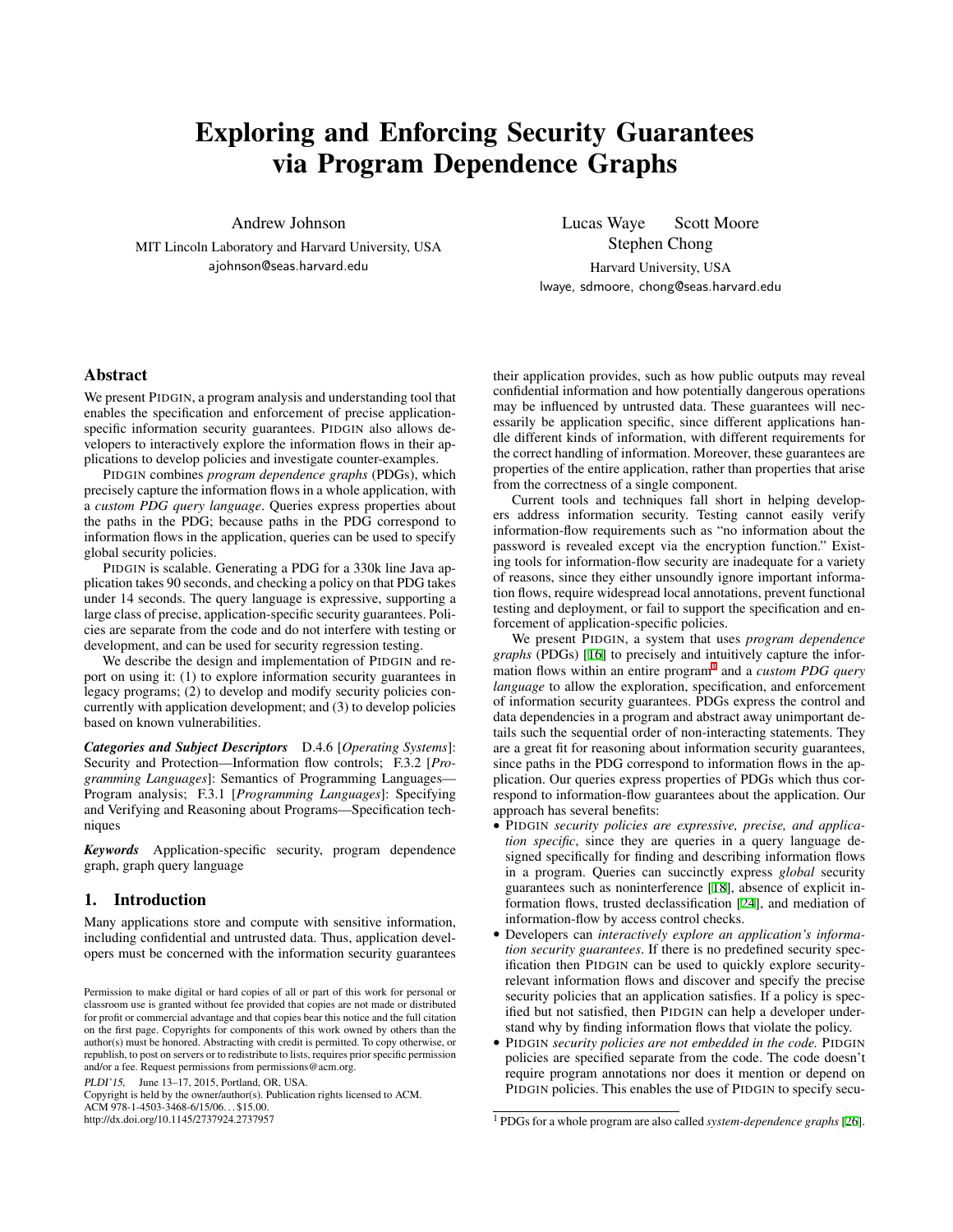rity guarantees for legacy applications without requiring annotations or other modifications.

- *• Enforcement of security policies does not prevent development or testing.* Because the program code does not mention or depend on PIDGIN policies, the policies do not prevent compilation or execution. This allows developers to balance development of new functionality and maintenance of security policies.
- *•* PIDGIN *enables regression testing of information security guarantees.* PIDGIN can be incorporated into a build process to warn developers if recent code changes violate a security policy that previously held. This includes information-flow properties that traditional test cases can not easily detect.

These benefits stand in contrast to existing techniques such as security-type systems (e.g., [\[58](#page-11-2)], Jif [\[41](#page-11-3)] and FlowCaml [[49\]](#page-11-4)) and existing PDG-based approaches to security (e.g., JOANA [[21\]](#page-11-5)).

In security-typed languages, global security policies are broken into many pieces and expressed via annotations throughout the program. This is problematic for at least three reasons. First, it is difficult to determine from these annotations how sensitive information is handled by the whole system, particularly in the presence of declassification [[48\]](#page-11-6). Second, changing the security policy may require modifying many annotations. Third, supporting legacy applications using these techniques is often infeasible, as they require significant annotations or modifications to applications.

Dynamic or hybrid information-flow enforcement mechanisms  $(e.g., [3, 4, 10, 27, 31, 53])$  $(e.g., [3, 4, 10, 27, 31, 53])$  $(e.g., [3, 4, 10, 27, 31, 53])$  $(e.g., [3, 4, 10, 27, 31, 53])$  $(e.g., [3, 4, 10, 27, 31, 53])$  $(e.g., [3, 4, 10, 27, 31, 53])$  $(e.g., [3, 4, 10, 27, 31, 53])$  $(e.g., [3, 4, 10, 27, 31, 53])$  $(e.g., [3, 4, 10, 27, 31, 53])$  $(e.g., [3, 4, 10, 27, 31, 53])$  $(e.g., [3, 4, 10, 27, 31, 53])$  $(e.g., [3, 4, 10, 27, 31, 53])$  $(e.g., [3, 4, 10, 27, 31, 53])$  are sometimes able to specify security policies separate from code, but interfere with the deployment of systems: they must be used during testing in order to ensure that enforcement does not conflict with important functionality.

Taint analysis tools (e.g., [\[11](#page-10-5), [15,](#page-10-6) [32](#page-11-10), [55](#page-11-11), [56,](#page-11-12) [61](#page-11-13)]) are inevitably unsound because they do not account for information flow through control channels, and often do not support expressive applicationspecific policies. One of the most recent, FlowDroid [[2](#page-10-7)], works with a pre-defined (i.e., not application-specific) set of sources and sinks and does not support sanitization, declassification, or access control policies. Because PIDGIN supports more expressive policies, we detect 159 of the 163 (=98%) vulnerabilities in the SecuriBench Micro [\[36](#page-11-14)] 1.08 test suite compared to Flowdroid's  $117 (=72\%)$ .

Pre-defined policies (such as policies that might be enforced on all Android apps) can capture many security requirements of broad classes of applications. However, applications handle different types of sensitive information (e.g., bank account information, health records, school records, etc.) and what constitutes correct handling of this information differs between applications. Predefined policies cannot express these application-specific security requirements.

Previous PDG-based information security tools (e.g., [\[21](#page-11-5), [22](#page-11-15)]) have many of the same issues as security-typed languages. For all but the simplest security policies, these tools require program annotations to specify policies, with the concomitant issues regarding legacy applications, modifying security policies, and understanding the system-wide security guarantees implied by the annotations.

Moreover, these techniques focus almost exclusively on enforcement of security guarantees and do not support exploration.

The primary contributions of this work are:

- 1. The novel insight that PDGs offer a unified approach that enables *exploration*, *specification*, and *enforcement* of security guarantees.
- 2. The design of an expressive language for precise, applicationspecific security policies, based on queries evaluated against PDGs.
- 3. The realization and demonstration of these insights and techniques in an effective and scalable tool.

PIDGIN produces PDGs for Java bytecode and then evaluates queries against these PDGs, either interactively or in batch mode. Our techniques are applicable to other languages.<sup>[2](#page-2-0)</sup>

PIDGIN is both useful and scalable. We have used PIDGIN to discover diverse information security guarantees in legacy Java applications, and to specify and enforce information security policies as part of the development process for two new applications. We have analyzed programs ranging in size up to 330,000 lines of code (including library code); even for the largest program, construction of the PDG (including pointer analysis and dataflow analyses to improve precision) takes 90 seconds, and checking each of our policies on the PDG takes less than 14 seconds.

Security guarantees we have established using PIDGIN include: in a password manager, the master password is not improperly leaked; in a chat server application, punished users are restricted to certain kinds of messages; and in a course management system, the class list is correctly protected by access control checks. Moreover, we have developed security guarantees based on reported vulnerabilities in Apache Tomcat, and PIDGIN verifies that the security guarantees hold after the vulnerability is patched and fail to hold in earlier versions.

## <span id="page-2-1"></span>2. PIDGIN By Example

Consider the Guessing Game program presented in Figure [1a.](#page-3-0) This program randomly chooses a secret number from 1 to 10, prompts the user for a guess, and then prints a message indicating whether the guess was correct.

A program dependence graph (PDG) representation of this program is shown in Figure [1b.](#page-3-0) Shaded nodes are *program-counter nodes*, representing the control flow of the program. All other nodes represent the value of an expression or variable at a certain program point. There is a single summary node representing the formal argument to the output function. There are three nodes representing actual arguments, one for each call to output, and an edge from each to the formal argument. Edges labeled CD indicate control dependencies and other edges indicate data dependencies. Dashed edges and clouds show where we have elided parts of the PDG for clarity. (All other emphasis is for the exposition below. Program-counter nodes that are not relevant to the discussion have been removed for simplicity.)

Although Guessing Game is simple, it has interesting security properties that can be expressed as queries on the PDG.

*No cheating!* The program should not be able to cheat by choosing a secret value that is deliberately different from the user's guess. That is, the choice of the secret should be independent of the user's input. This policy holds if the following PIDGINQL query returns an empty graph:

- let input  $=$  pgm.returnsOf("getInput") in
- let secret = pgm.returnsOf(''getRandom'') in
- pgm.forwardSlice(input) *∩* pgm.backwardSlice(secret)

PIDGINQL is a domain specific graph query language that enables exploration of a program's information flows, and specification of information security policies. Constant pgm, short for *program*, is bound to the PDG of the program. Primitive expressions (such as forwardSlice) compute a subgraph of the graph to the left of the dot. Query expression pgm.returnsOf(''getInput'') evaluates to the node in the program PDG that represents the value returned from function getInput (shown in a rectangle in Figure [1b](#page-3-0)). This is the user's input. Similarly, the second line identifies the value re-

<span id="page-2-0"></span><sup>2</sup> We have generated PDGs for C/C++ programs by analyzing LLVM bitcode [\[30](#page-11-16)] produced by the clang compiler ([http://clang.llvm.org/](http://clang. llvm.org/)), and explored information security in these programs using the same query language and query evaluation engine. This paper focuses on our Java tool.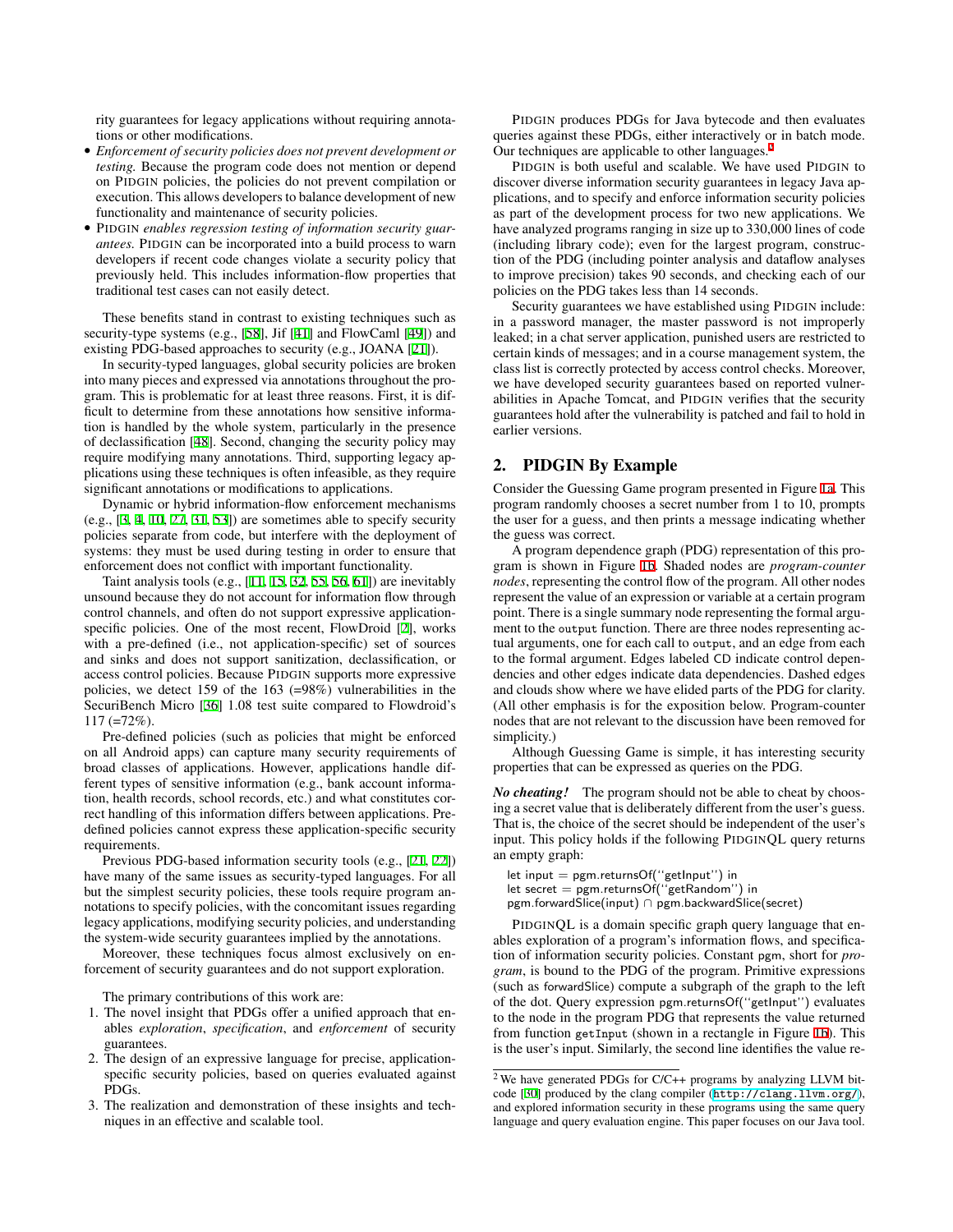<span id="page-3-2"></span><span id="page-3-1"></span><span id="page-3-0"></span>

(b) PDG for Guessing Game program

Figure 1: Guessing Game program and simplified PDG

<span id="page-3-4"></span><span id="page-3-3"></span>turned from function getRandom as the secret. This node is outlined with a double circle in the PDG.

Query expression pgm.forwardSlice(input) evaluates to the subgraph of the PDG that is reachable by a path starting from the query variable input. This is the subgraph that depends on the user input, either via control dependency, data dependency, or some combination thereof. Similarly, pgm.backwardSlice(secret) is the subgraph of the PDG that can reach the node representing the secret value. The entire query evaluates to the intersection of the subgraphs that depend on the user input and on which the secret depends, i.e., all paths from the user input to the secret.

For the PDG in Figure [1b,](#page-3-0) this query evaluates to an empty subgraph. This means that there are no paths from the input to the secret, and thus the secret does not depend in any way on user input.

Finding all nodes in the PDG that lie on a path between two sets of nodes is a common query, and we can define it as a reusable function in PIDGINQL as follows:

```
let between(G, from, to) =G.forwardSlice(from) ∩ G.backwardSlice(to)
```
This allows us to simplify our query. We can also turn our PIDGINQL query into a security policy (i.e., a statement of the security guarantee offered by the program) by asserting that the result of this query should be an empty graph. This is done in PIDGINQL by appending "is empty" to the query.

*Noninterference* Noninterference [\[18](#page-10-1), [47\]](#page-11-17) requires that information does not flow from confidential inputs to public outputs. For our purposes, the secret number (line [1](#page-3-1), Figure [1a](#page-3-0)) is a confidential input, and output statements (lines [3,](#page-3-2) [9](#page-3-3), [12](#page-3-4)) are publicly observable.

We can check whether noninterference holds between the secret and the outputs using a query similar to the one above:

let secret = pgm.returnsOf(''getRandom'') in let outputs = pgm.formals $\tilde{Of}$ <sup>("</sup>output") in pgm.between(secret, outputs)

Unlike our previous example the query does not result in an empty subgraph: there are paths from the secret to the output (marked in Figure [1b](#page-3-0) with bold lines). Indeed, this program does not satisfy noninterference, as the functionality of this program requires that some information about the secret is released.

*From secret to output* By characterizing all paths from the secret to the output we can provide a guarantee about what the program's public output may reveal about the secret.

Inspecting the result of the noninterference query above, we see there are two paths from the secret to the public outputs. (If there were many paths, we could have isolated one path to examine, by changing the last line to pgm.shortestPath(secret, outputs).) Both paths pass through the node for the value of expression "secret == guess". This means that the public output depends on the secret only via the comparison between the secret and the user's guess. We can confirm this by removing this node from the graph and checking whether any paths remain between the secret and the outputs. This can be expressed in PIDGINQL as:

- *1* let secret = pgm.returnsOf("getRandom") in
- 2 let outputs =  $pgm.formalsOf('output')$  in
- $3$  let check = pgm.forExpression("secret == guess") in
- *4* pgm.removeNodes(check).between(secret, outputs)

```
5 is empty
```
Expression pgm.forExpression(''secret == guess'')<sup>[3](#page-3-5)</sup> evaluates to the node for the conditional expression (outlined in Figure [1b](#page-3-0) with a dotted line). The fourth line removes this node from the PDG then computes the subgraph of paths from secret to outputs.

This query results in an empty subgraph, meaning we have described all paths from secret to outputs. Thus the program satisfies the policy: *The secret does not influence the output except by comparison with the user's guess.*

This is an example of trusted declassification [[24\]](#page-11-0) and is a pattern found in many applications. We capture this with a userdefined policy function asserting that all flows from srcs to sinks pass through a node in declassifiers.

let declassifies(G, declassifiers, srcs, sinks)  $=$ G.removeNodes(declassifiers).between(srcs, sinks) is empty

Note that our policy is weaker than noninterference: the output does depend on the secret. Noninterference is too strong to hold in many real programs, and weaker, application-specific guaran-

<span id="page-3-5"></span><sup>3</sup> For presentation reasons we refer to the specific Java expression "secret  $==$  guess". In a more realistic example, a policy would likely refer instead to a function or class, which is less brittle with respect to code changes. However, the ability to refer to specific expressions allows developers to precisely specify queries and policies if needed.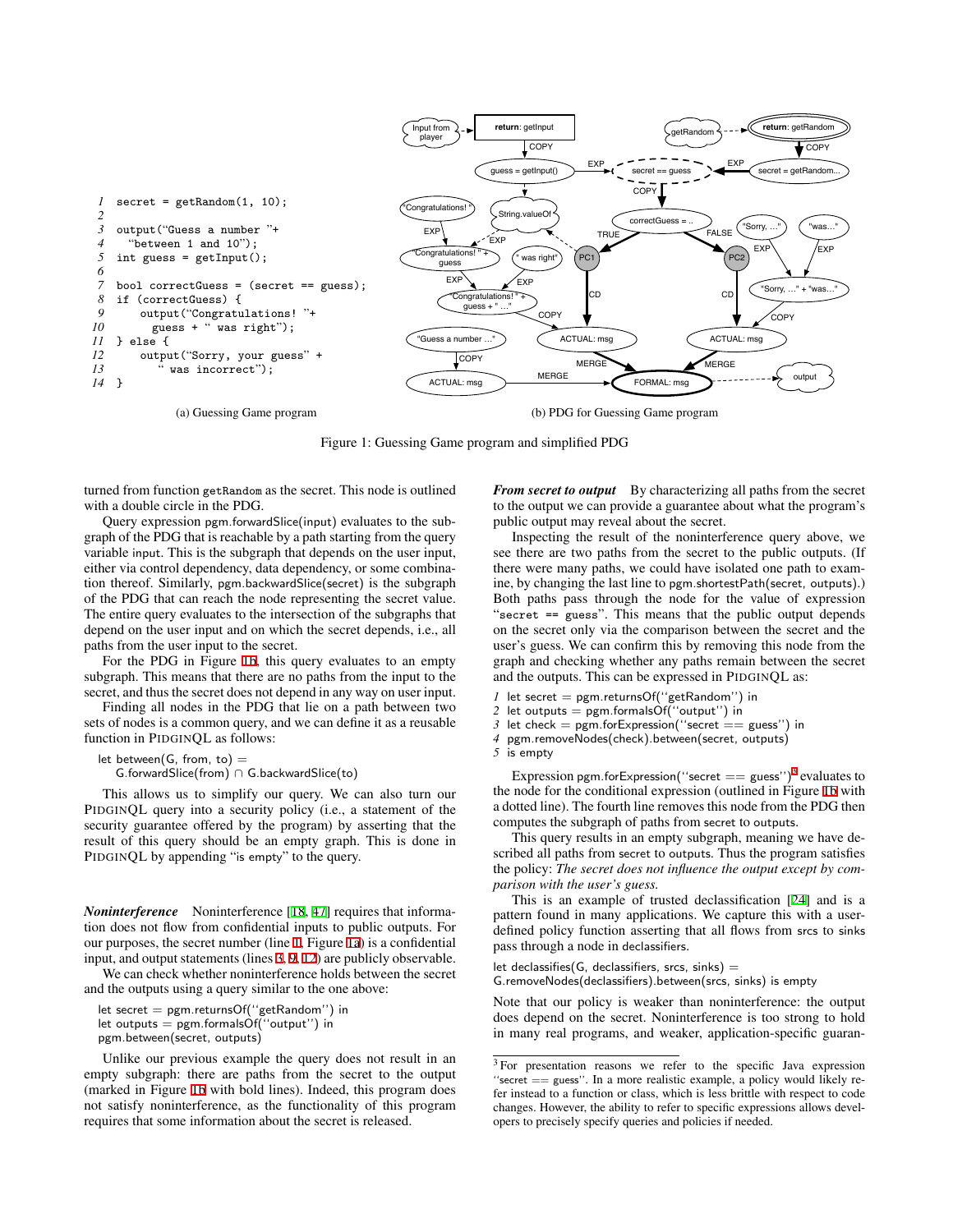tees are common. PDGs often contain enough structure to characterize these (potentially complex) security guarantees, which can be stated succinctly and intuitively given an expressive language to describe and restrict permitted information flows.

## <span id="page-4-0"></span>3. PDGs and Security Guarantees

PIDGIN allows programmers to explore a program's information flows and to express and enforce security policies that restrict permitted information flows. We achieve this using *programdependence graphs* (PDGs) [\[16](#page-10-0)] to explicitly represent the data and control dependencies within a program. PIDGIN's PDGs represent control and data dependencies within a whole program. Annotations and meta-information encoded in PIDGIN PDGs enable precise and useful queries and security policies. In this section, we describe the structure of PIDGIN's PDGs and the different kinds of security guarantees that can be obtained from them.

#### 3.1 Structure of PIDGIN PDGs

There are several kinds of nodes in PIDGIN PDGs. *Expression nodes* represent the value of an expression, variable, or heap location at a program point. *Program-counter nodes* represent the control flow of a program, and can be thought of as boolean expressions that are true exactly when program execution is at the program point represented by the node. In addition, *procedure summary nodes* facilitate the interprocedural construction of the PDG by summarizing a procedure's entry point, arguments, return value, etc. Finally, *merge nodes* represent merging from different control flow branches, similar to the use of phi nodes in static single assignment form [\[13](#page-10-8)]. Nodes also contain metadata, such as the position in the source code of the expression a node represents.

PIDGIN PDGs are context sensitive, object sensitive, and field sensitive. They are flow sensitive for local variables and flow insensitive for heap locations.

Edges of the PDG indicate data and control dependencies between nodes. To improve precision and enable more complex queries, edges in PIDGIN PDGs have labels that indicate *how* the target node of the edge depends on the value represented by the source node of the edge. Examples of these edge labels can be seen in Figure [1b](#page-3-0). COPY indicates that the value represented by the target is a copy of the source. EXP indicates that the target is the result of some computation involving the source. Edges labeled MERGE are used for all edges whose target is a merge or summary node.

Label CD indicates a control dependency from a programcounter node to an expression node. An expression is control dependent on a program-counter node if it is evaluated only when control flow reaches the corresponding program point. An edge labeled TRUE or FALSE from an expression node to a programcounter node indicates that control flow depends on the boolean value represented by the expression node.

#### <span id="page-4-1"></span>3.2 Security Guarantees from PDGs

As Section [2](#page-2-1) demonstrated, paths in a PDG can correspond to information flows in a program, and PIDGIN allows developers to discover, specify, and enforce security guarantees.

Information security guarantees are application specific, since what is regarded as sensitive information and what is regarded as correct handling of that information varies greatly between applications. The query language PIDGINQL (described in Section [4](#page-5-0)) provides several convenient ways for developers to indicate sources and sinks, such as queries that select the values returned from a particular function. The ability for PIDGINQL to specify relevant parts of the graph means that the program does not require annotations for security policies. PIDGIN can be used to describe many complex policies. We next describe several kinds of security guarantees that developers can express using PIDGINQL.

*Noninterference* The absence of a path in a PDG from a source to a sink indicates that noninterference holds between the source and the sink. This result was proved formally by Wasserrab et al. [[59\]](#page-11-18). As seen in Section [2,](#page-2-1) this is equivalent to the PIDGINQL query pgm.between(source, sink) evaluating to an empty graph.

Noninterference is a strong guarantee, and many applications that handle sensitive information will not satisfy it: the query pgm.between(source,sink) will result in a non-empty graph. For example, an authentication module doesn't satisfy noninterference because it needs to reveal some information about passwords (specifically, whether a user's guess matches the password).

Even when noninterference does not hold, developers need assurance that the program handles sensitive information correctly. For example, a developer may want the result of the authentication module to depend on the password *only* via an equality test with the guess. In the remainder of this section, we describe security guarantees that are weaker than noninterference and can be expressed as queries on PDGs.

*No explicit flows* A coarse-grained notion of information-flow control considers only *explicit* information flows and ignores *implicit* information flows [\[14](#page-10-9)]. This is also known as *taint tracking* and corresponds to considering only data dependencies and ignoring control dependencies.

Although arbitrary information may flow due to control dependencies, it can be useful and important to show that there are no explicit information flows from sensitive sources to dangerous sinks. Indeed, the prevalence of taint-tracking mechanisms (e.g., Perl's taint mode, and numerous systems [\[2,](#page-10-7) [32,](#page-11-10) [56,](#page-11-12) [61\]](#page-11-13)) show that it is intuitive and appealing for developers to consider just explicit flows. Moreover, tracking only explicit flows leads to fewer false positives (albeit at the cost of more false negatives) [[15,](#page-10-6) [29](#page-11-19)].

Restricting attention to data dependencies is straightforward with a PDG. Specifically, if all paths from sensitive sources to sensitive sinks have at least one edge labeled CD (i.e., a control dependency from a program-counter node to an expression node), then there are no explicit flows from the source to the sink. This can be expressed by the following PIDGINQL policy function:

let noExplicitFlows(sources, sinks)  $=$ pgm.removeEdges(pgm.selectEdges(CD)) .between(sources, sinks) is empty

Expression pgm.removeEdges(pgm.selectEdges(CD)) selects all edges labeled CD in the PDG and removes them from the graph. Using this graph, expression between(sources, sinks) finds the subgraph containing all paths between sources and sinks. If this results in an empty graph the policy holds, and there are no explicit flows from the sources to the sinks.

Often a program intentionally contains explicit flows (e.g., a program that prints the last four digits of a credit card number). To obtain guarantees in this case, a more precise policy is needed.

*Describe all information flows* In general, a developer can specify a security policy by describing all permitted paths from sensitive sources to dangerous sinks. This is because paths in the PDG correspond to information flows in the program. Using the query language, the developer can enumerate the ways in which information is permitted to flow. If, after removing paths corresponding to these permitted information flows, only an empty graph remains then all information flows in the program are permitted, and the program satisfies the security policy. The "no explicit flows" example can be viewed in this light (i.e., all paths from a source to a sink must involve a control dependency), but more expressive characterizations of paths are often necessary, useful, and interesting.

For example, consider a program which takes a (secret) credit card number and prints the last four digits. This is an intentional explicit flow, though most taint analysis frameworks would mark it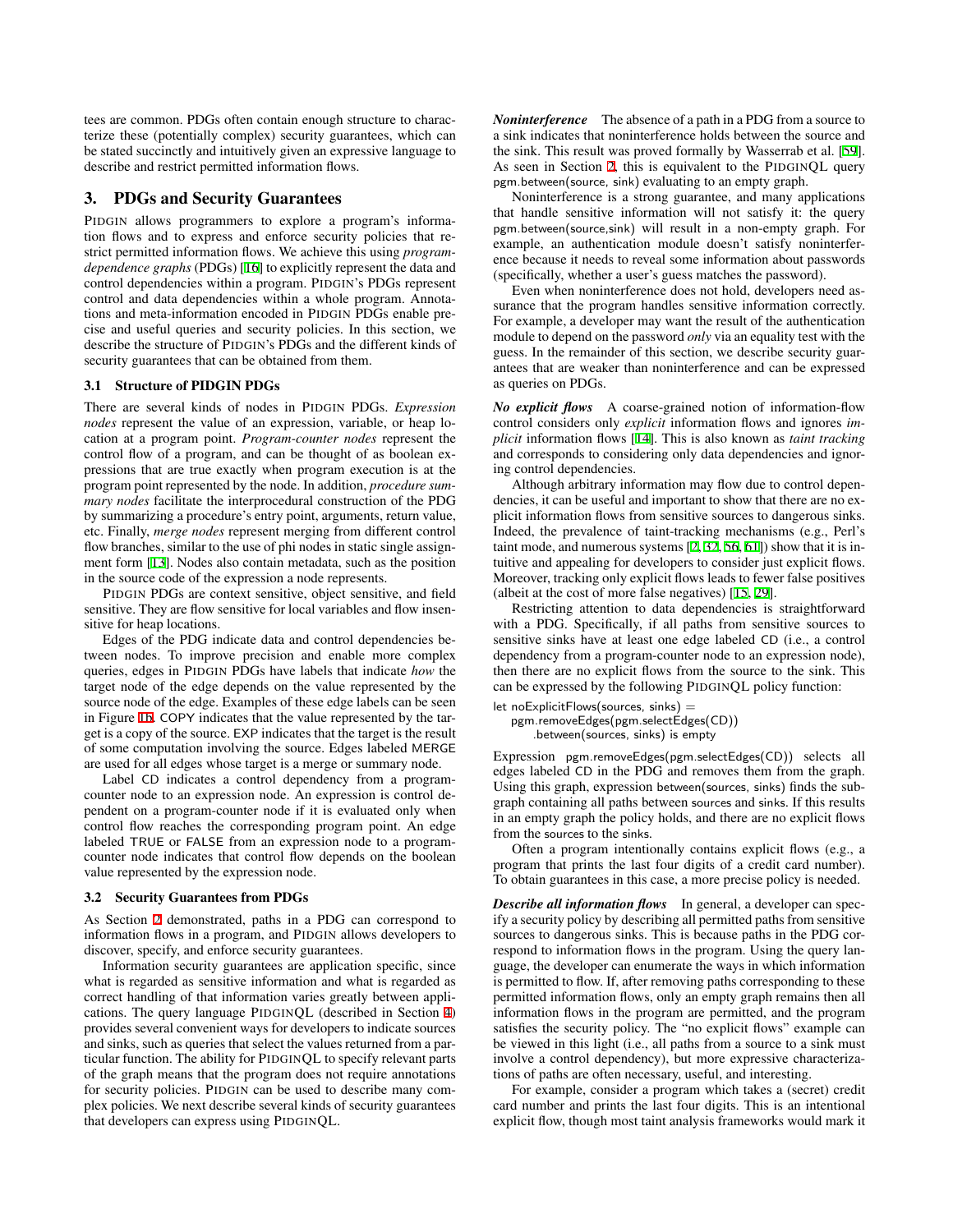<span id="page-5-4"></span><span id="page-5-3"></span><span id="page-5-2"></span><span id="page-5-1"></span>

(b) Relevant fragment of PDG

Figure 2: Access control example

as a security violation. The following policy requires that all paths from the credit card number to the output go through the return value of method lastFour.

 $let$  ccNum  $=$  ... in let output = pgm.formalsOf(''output'') in let lastFourRet = pgm.returnsOf(''lastFour'') in pgm.declassifies(lastFourRet, ccNum, output)

Recall that pgm.declassifies(lastFourRet, ccNum, output) (seen in Section [2\)](#page-2-1) removes the nodes lastFourRet from pgm, and asserts that in the resulting graph there are no paths from ccNum to output.

This policy treats method lastFour as a *trusted declassifier* [[24\]](#page-11-0): information is allowed to flow from ccNum to output provided it goes through the return value of lastFour because lastFour is trusted to release only limited information about credit card numbers. Determining whether lastFour is in fact *trustworthy* is beyond the scope of this work. Trustworthiness of lastFour could, for example, be achieved through a code review, or through formal verification of its correctness. Nonetheless, this PIDGINQL policy provides a strong security guarantee, and reduces the question of correct information flow in the entire program to the trustworthiness of one specific method.

*Describe conditions for information-flow* In some cases it is important to know not just the flows from sensitive sources to dangerous sinks, but also under what conditions these flows occur. Using PDGs, we can extract this information by considering control dependencies of nodes within a path. This is difficult for most existing information-flow analyses, as the conditions under which a flow occurs are not properties of the paths from sources to sinks.

For example, consider the program in Figure [2a](#page-5-1), which is a simple model of an access control check guarding information flow. Secret information is output at line [3,](#page-5-2) but only if the user provided the correct password (line [1](#page-5-3)) and the user is the administrator (line [2\)](#page-5-4). If we look at the relevant fragment of the PDG for this program (Figure [2b](#page-5-1)) we see that there is a single path from a sensitive source (the double-circled node for the return from the getSecret function) to a dangerous sink (the bold node representing the formal argument to output). By examining the control dependencies for one of the nodes on this path, we can determine that this flow happens only if both access control checks pass. All paths from the source to the sink are control dependent on both "checkPassword" and "isAdmin" returning true. We can describe this with:

```
1 let sec = pgm.returnsOf("getSecret") in
```

```
2 let out = pgm.formalsOf("output") in
```

```
3 let isPassRet = pgm.returnsOf(''checkPassword'') in
```

```
4 let isAdRet = pgm.returnsOf(''isAdmin'') in
```

```
5 let guards = pgm.findPCNodes(isPassRet, TRUE) ∩
```

```
pgm.findPCNodes(isAdRet, TRUE) in
```

```
7 pgm.removeControlDeps(guards).between(sec, out) is empty
```
<span id="page-5-9"></span>

| Query                         | $Q ::= F \ Q \mid E$                                                                                                                                                                                                                                                                                       |
|-------------------------------|------------------------------------------------------------------------------------------------------------------------------------------------------------------------------------------------------------------------------------------------------------------------------------------------------------|
| Policy                        | $P ::= F P   E$ is empty $  p(A_0, , A_n)$                                                                                                                                                                                                                                                                 |
| <i>Function</i><br>Definition | $F ::=$ let $f(x_0, , x_n) = E$ ;<br>let $p(x_0, \ldots, x_n) = E$ is empty;                                                                                                                                                                                                                               |
| Expression                    | $E ::=$ pgm $ E.PE \mid E_1 \cup E_2 \mid E_1 \cap E_2$<br>l let $x = E_1$ in $E_2   x   f(A_0, , A_n)$                                                                                                                                                                                                    |
| Argument                      | $A ::= E \mid EdgeType \mid NodeType$<br>$\mid$ JavaExpression $\mid$ ProcedureName                                                                                                                                                                                                                        |
| Primitive<br>Expression       | $PE ::=$ forwardSlice(E)   backwardSlice(E)<br>shortestPath $(E_1, E_2)$<br>removeNodes $(E)$   removeEdges $(E)$<br>selectEdges( $EdgeType$ )<br>selectNodes( $NodeType$ )<br>for Expression (Java Expression)<br>forProcedure(ProcedureName)<br>find PCN odes $(E, EdgeType)$<br>removeControlDeps $(E)$ |
|                               | $EdgeType ::= CD \mid EXP \mid TRUE \mid FALSE \mid $<br>$NodeType ::= PC   ENTRYPC   FORMAL  $                                                                                                                                                                                                            |



Lines [1](#page-5-5) and [2](#page-5-6) find the appropriate PDG nodes for the secret and output functions, respectively. The expressions on lines [5](#page-5-7) and [6](#page-5-8) finds any program counter nodes in the PDG corresponding to program points that can be reached only when checkPassword and isAdmin return true. The primitive removeControlDeps(*E*) removes nodes from the graph that are control dependent on any program counter node in *E*. The graph pgm.removeControlDeps(guards) is, intuitively, the result of removing all nodes that are reachable only when the password is correct and the user is the admin. The following policy function captures this pattern:

```
let flowAccessControlled(G, checks, srcs, sinks) =
   G.removeControlDeps(checks).between(srcs, sinks)
   is empty
```
In the example above, access control checks protect information flow from a source to a sink. A simpler pattern is when access control checks guard execution of a sensitive operation. The following policy function asserts that execution of sensitiveOps (representing sensitive operations, such as calls to a dangerous procedure) occurs only when access control checks represented by checks succeed:

```
let accessControlled(G, checks, sensitiveOps) =
   G.removeControlDeps(checks) ∩ sensitiveOps
   is empty
```
# <span id="page-5-0"></span>4. Querying PDGs with PidginQL

We have developed PIDGINQL, a domain-specific language that allows a developer to explore information flows in a program, and to specify security policies that restrict information flows. PIDGINQL is a graph query language, specialized to express readable and intuitive queries relevant to information security. The grammar for PIDGINQL is shown in Figure [3.](#page-5-9) The grammar includes let statements, functions, graph composition operations, and primitives that are useful for expressing information security conditions.

*Queries and expressions* A query *Q* is a sequence of function definitions followed by a single expression. Expressions evaluate to graphs. There is a single constant expression, pgm (short for *program*), which always evaluates to the original program dependence graph for the program under consideration. A primitive expression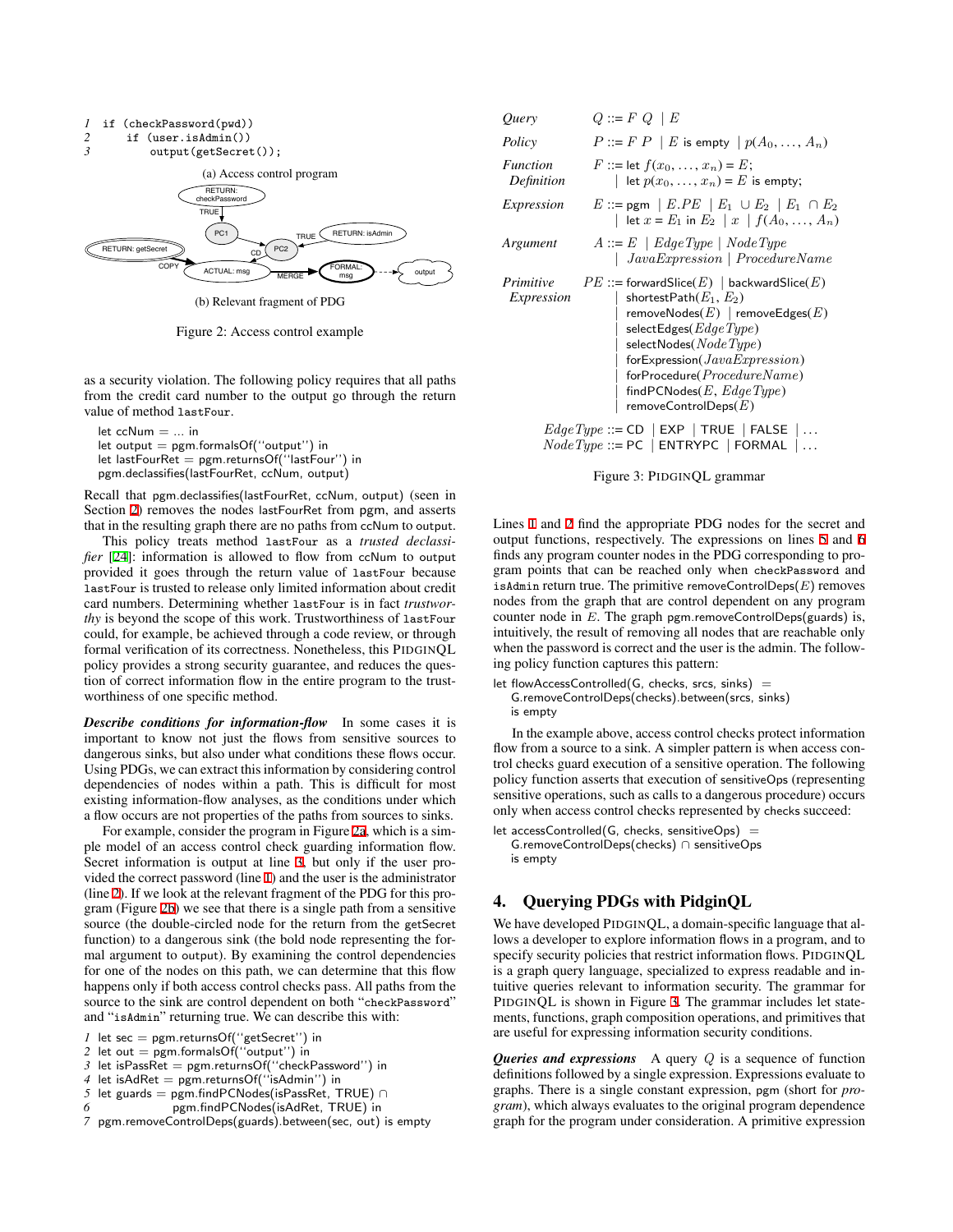*PE* is a function on a graph: *E*0.*PE* evaluates expression *E*<sup>0</sup> to a graph *G*<sup>0</sup> and then the primitive expression returns a subgraph of *G*0, computed according to the semantics of the specified operation (which we describe in more detail below and throughout the paper). Expression  $E_1 \cup E_2$  evaluates  $E_1$  and  $E_2$  to graphs  $G_1$ and  $G_2$  respectively and returns the union of  $G_1$  and  $G_2$ . Similarly,  $E_1 \cap E_2$  evaluates both  $E_1$  and  $E_2$  and returns the intersection of the results. Expressions also include let bindings, variable uses, and invocations of user-defined functions.

*Policies* A policy *P* is a sequence of function definitions followed either by an assertion that expression *E* evaluates to an empty graph (*E* is empty) or an invocation of a user-defined policy function (which will assert that some expression evaluates to an empty graph). As discussed in Sections [2](#page-2-1) and [3](#page-4-0), if a query, *Q*, considers all information flows from sources to sinks, and removes only permitted flows, *and Q* results in an empty graph when evaluated on a program's PDG, the program contains only permitted information flows. Evaluating a policy results in an error if the assertion fails, i.e., if the query does not evaluate to an empty graph.

Queries are typically used when interactively exploring information flows, since non-empty query results can be examined and further explored to understand the information flows present in a program and discover security violations. Policies are useful for enforcement and regression testing (i.e., determining whether a modified program still satisfies a security guarantee).

*Primitive expressions* PIDGINQL contains several primitive operations for exploring information flows in programs and specifying restrictions on permitted information flows. These are described throughout the paper; due to space constraints we only briefly describe some here.

Expression forwardSlice is useful for selecting everything *influenced by* sensitive sources and backwardSlice for selecting everything that *influences* critical sinks. Both forwardSlice and backwardSlice may take another argument (not shown in the grammar) that controls the depth of the slice, for example to select immediate successors of a node.

For example, expression *E*0.forwardSlice(*E*1) evaluates the subexpressions to graphs  $G_0$  and  $G_1$  and computes the subgraph of  $G_0$  that is reachable from any node in  $G_1$ . We improve the precision of slicing by including only nodes of  $G_0$  that are reachable from a node in *G*<sup>1</sup> by a *feasible path* (i.e., a path where method calls and returns are appropriately matched). The call graph we use to construct the PDG is necessarily a finite approximation of the actual control flow of the program. Removing infeasible paths from slices, an example of CFL-reachability [\[44](#page-11-20)], greatly improves the precision of queries and policies, as it helps mitigate the imprecision that arises from this finite approximation.[4](#page-6-0)

Expression  $E_0$  shortestPath $(E_1, E_2)$  is useful during exploration to find a simple (feasible) path remaining after executing a query. This helps identify vulnerabilities or missing security conditions.

Expression *E*0.findPCNodes(*E*1, *EdgeType*) is used to find program counter nodes in *E*<sup>0</sup> that correspond to control-flow decisions based on expressions in *E*1. Edge type *EdgeType* must be either TRUE or FALSE. If  $E_0$  and  $E_1$  evaluate to graphs  $G_0$  and  $G_1$  respectively,  $E_0$ .findPCNodes( $E_1$ , TRUE) evaluates to the program counter nodes in  $G_0$  that are reachable only by a TRUE edge from some expression node in *G*1. That is, the program point corresponding to a program counter node in  $E_0$ .findPCNodes( $E_1$ , TRUE) will be reached only if some expression in  $G_1$  evaluates to true.

Expression  $E_0$  removeControlDeps( $E_1$ ) can be used in combination with findPCNodes, for removing nodes that are control dependent on a boolean expression. In Section [3,](#page-4-0) we use removeControlDeps to define access control policies.

Any primitive expression that takes a *ProcedureName* or *JavaExpression* as an argument will raise an error if it evaluates to an empty graph. This ensures that API changes, such as changing a method name, will trigger an error until a corresponding change is made to the PIDGINQL policy.

*User-defined functions* PIDGINQL functions are defined with let  $f(x_0, \ldots, x_n) = E$  and let  $p(x_0, \ldots, x_n) = E$  is empty. Function definitions are either graph functions (which will evaluate to a graph) or policy functions (which assert that some expression evaluates to an empty graph).<sup>[5](#page-6-1)</sup> Functions are invoked with syntax  $f(A_0, \ldots, A_n)$ . We also support  $A_0. f(A_1, \ldots, A_n)$  as alternative syntax to allow user-defined functions to be easily composed with other operations.

Examples of user-defined functions in Sections [2](#page-2-1) and [3](#page-4-0) are between, formalsOf, and returnsOf. For example, function entriesOf, which finds entry program-counter nodes in G for procedures matching *ProcedureName*, is defined as:

#### let entries(G, *ProcedureName*) =

G.forProcedure(*ProcedureName*).selectNodes(ENTRYPC)

User-defined functions are a powerful tool for building complex queries and policies. We have identified useful (non-primitive) operations and defined them as functions. In our query evaluation tool, these definitions are included by default, providing a rich library of useful functions, including between, formalsOf, returnsOf, entriesOf, declassifies, noExplicitFlows, and flowAccessControlled.

## 5. Implementation

PIDGIN has two distinct components. The first component analyzes Java bytecode, including JDK (up to 1.6) and library code, and produces PDGs. The second component evaluates queries against a PDG, and can be used either interactively or in "batch mode." Interactive mode displays results of queries in a variety of formats and is useful to explore information flows in a program, for example, to explore security guarantees in legacy programs or to find information flows that violate a given policy. The ability to interactively query a program to discover and describe information flows is a novel contribution of this work. Batch mode simply evaluates PIDGINQL queries and policies and is useful for checking that a program enforces a previously specified policy (e.g., as part of a nightly build process).

*PDG construction* Our implementation, which uses the WALA framework,<sup>[6](#page-6-2)</sup> is approximately 22,700 lines of code. Of this, 7,500 lines implement a custom multi-threaded pointer analysis engine. A scalable pointer analysis is key to the scalability of PIDGIN; the multi-threaded engine significantly outperforms WALA's pointer analysis. The remaining code implements the PDG construction, including various dataflow analyses to improve the precision of the PDG. For example, we determine the precise types of exceptions that can be thrown, improving control-flow analysis, and therefore enabling more precise enforcement of security policies.

We construct a PDG for all code reachable from a specified main method via an interprocedural dataflow analysis. We use an object-sensitive pointer analysis (a 2-type-sensitive analysis with a 1-type-sensitive heap [[50](#page-11-21)]). We use additional precision for Java

<span id="page-6-0"></span><sup>4</sup> Faster, but less precise primitive expressions (not shown in the grammar) are also provided that compute slices that may include infeasible paths.

<span id="page-6-2"></span><span id="page-6-1"></span><sup>5</sup> For presentation purposes, we syntactically distinguish graph and policy functions; in the implementation using a policy function where a graph function is expected will result in an evaluation error not a parsing error. <sup>6</sup> http://wala.sf.net/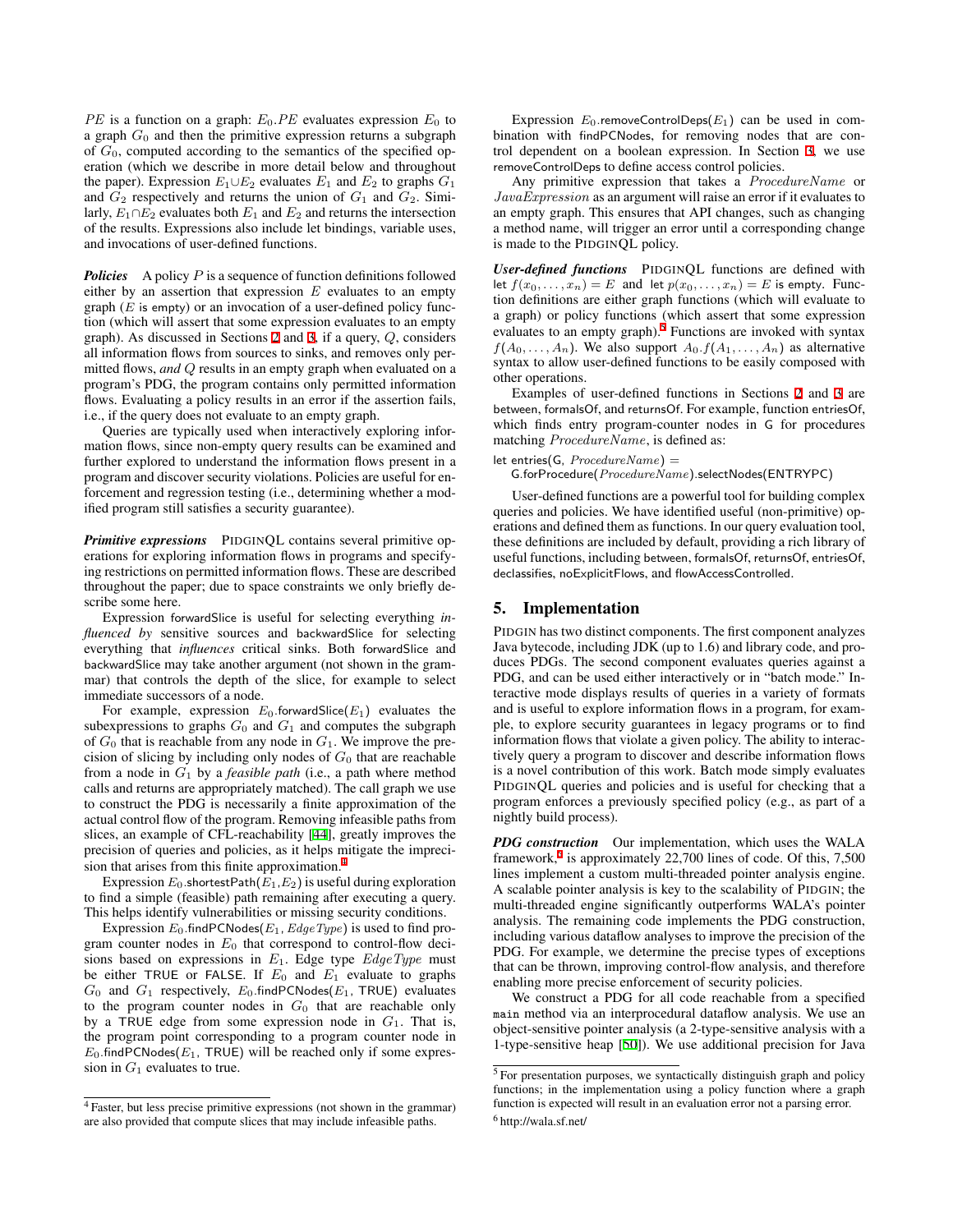<span id="page-7-1"></span>

|            | Pointer Analysis |            |           |         | <b>PDG</b> Construction |            |           |           |           |
|------------|------------------|------------|-----------|---------|-------------------------|------------|-----------|-----------|-----------|
| Program    | Size (LoC)       | Time $(s)$ |           | Nodes   | Edges                   | Time $(s)$ |           | Nodes     | Edges     |
|            |                  | Mean       | <b>SD</b> |         |                         | Mean       | <b>SD</b> |           |           |
| <b>CMS</b> | 161.597          | 2.0        | 0.2       | 333.741 | 2,557,316               | 13.1       | 0.1       | 1.812.263 | 3.540.271 |
| FreeCS     | 102,842          | 0.8        | 0.1       | 135.489 | 545,853                 | 6.0        | 0.1       | 742,860   | 1,407,576 |
| <b>UPM</b> | 333,896          | 5.7        | 1.1       | 637.348 | 17,255,214              | 24.8       | 0.1       | 3.544.271 | 7,016,244 |
| Tomcat     | 160.432          | 6.6        | 0.2       | 508,227 | 11.474.544              | 14.3       | 0.1       | 1,973,632 | 4,048,266 |
| PTax       | 65.165           | 1.1        | 0.2       | 92.527  | 2,088,865               | 2.8        | 0.2       | 280.633   | 539.253   |

Figure 4: Program sizes and analysis results

standard library container classes (3-type-sensitive with a 2-typesensitive heap) and string builders (1-full-object-sensitive [\[50](#page-11-21)]) to reduce false dependencies in these commonly used classes. The PDG construction analysis is context sensitive, object sensitive, and field sensitive. It is flow insensitive for heap locations, but achieves a form of flow sensitivity for local variables due to WALA's static single assignment representation [\[13](#page-10-8)].

We handle all Java language features except reflection. The PDG captures all control and data dependencies, but not dependencies due to concurrent races. Because our analysis is flowinsensitive for heap locations, all reads of a given heap location depend on all writes to that location, which soundly approximates concurrent access to shared data.

Like other practical Java pointer analyses (e.g., WALA's pointer analysis and Doop [[8](#page-10-10)]), in order to scale we use a single abstract object to represent all java.lang.Strings. For increased precision in the PDG, we (soundly) treat methods on String objects and objects of immutable primitive wrapper classes (java.lang.Integer, etc.) as primitive operations by replacing method calls with edges describing their effects. This is key to PIDGIN's scalability and precision. Different Strings contain different information, and must be distinguished to enforce realistic security policies. Treating Strings like primitive values in the PDG provides sufficient precision while permitting a scalable pointer analysis. In addition, we provide analysis result signatures for some native methods. For native methods without signatures, we assume that the return values of the methods depend only on the arguments and the receiver, and that the methods have no heap side-effects. These assumptions are potential sources of unsoundness in our analysis.

*PidginQL Query Engine* We implemented a custom query engine for PIDGINQL that evaluates queries against PDGs. Although PIDGINQL could be implemented using an existing graph query language and engine (such as Cypher<sup>[7](#page-7-0)</sup> or Gremlin [\[25](#page-11-22)]), we used a custom engine for flexibility and fast prototyping.

The query evaluator is 8,700 lines of Java code. It implements call-by-need semantics and caches subquery results. Call-by-need reduces the graph expressions that must be evaluated. Caching improves performance, particularly when used interactively, since subqueries are often reused. When exploring information flows with PIDGIN, a user typically submits a sequence of similar queries.

## <span id="page-7-3"></span>6. Case Studies

In this section we present the results of applying PIDGIN. For three legacy applications there was no predefined specification and we used PIDGIN to explore the information flows and discover precise security policies that these applications satisfy. These were a webbased Course Management System (CMS); and two open-source applications, Free Chat-Server (FreeCS) and Universal Password Manager (UPM). For a fourth legacy application, the Apache Tomcat web server, we developed policies based on reported vulnerabilities and confirmed that the policies hold after patching, but fail on

<span id="page-7-2"></span>

| Program                 | Policy          | Time(s) | Policy     |                |
|-------------------------|-----------------|---------|------------|----------------|
|                         |                 | Mean    | SD         | LoC            |
| $\overline{\text{CMS}}$ | $\overline{B1}$ | 5.5     | 0.06       | 3              |
|                         | B <sub>2</sub>  | 3.9     | 0.06       | 5              |
| FreeCS                  | C <sub>1</sub>  | 1.3     | 0.03       | 10             |
|                         | C <sub>2</sub>  | 4.2     | 0.13       | 31             |
| UPM                     | D <sub>1</sub>  | 11.7    | 0.12       | 7              |
|                         | D2              | 13.3    | 0.13       | 12             |
| Tomcat                  | E1              | < 0.1   | ${}< 0.01$ | 4              |
|                         | E2              | 5.9     | 0.12       | 10             |
|                         | E <sub>3</sub>  | 0.1     | ${}< 0.01$ | 3              |
|                         | E <sub>4</sub>  | 5.9     | 0.03       | $\overline{4}$ |
| PTax                    | F1              | 0.4     | ${}< 0.01$ | 4              |
|                         | F <sub>2</sub>  | $1.3\,$ | 0.01       | 14             |

Figure 5: Policy evaluation times

the unpatched version. We used our system to support simultaneous application and policy development for a small tax application we wrote ourselves, PTax. The diversity and specificity of these policies demonstrate the flexibility and expressivity of PIDGINQL.

In addition we apply PIDGIN to the SecuriBench Micro benchmark [\[36](#page-11-14)], and in Appendices [A](#page-12-0) and [B](#page-12-1) we discuss using PIDGIN both to explore security guarantees of a legacy application and to specify and enforce policies during development of an application.

#### 6.1 Analysis Performance

The first column of Figure [4](#page-7-1) presents the lines of code analyzed, i.e., lines reachable from the specified main method, including JDK 1.6 and library code. For each Tomcat vulnerability, we wrote a test harness that exercises the component(s) containing the vulnerability, and ran PIDGIN on the harness. PIDGIN thus analyzes all code reachable from the test harness, which does not include all Tomcat components. Figure [4](#page-7-1) shows results for only the largest harness.

Figure [4](#page-7-1) also presents the performance of the pointer and PDG construction analyses, giving the mean and standard deviation (SD) of ten runs. Analyses were performed on a 16 vCPU Amazon EC2 instance using Intel Xeon E5-2666 processors with 30GB of RAM.

Figure [5](#page-7-2) summarizes policy evaluation times for all policies discussed in this section, based on ten evaluations. Policy times are reported for a cold cache (i.e., with no previously cached results for subqueries). Each policy evaluates in under 14 seconds. The last column in Figure [5](#page-7-2) gives the number of lines for each policy.

#### 6.2 Course Management System (CMS)

CMS [\[7\]](#page-10-11) is a J2EE web application for course management that has been used at Cornell University since 2005. We used a version of CMS that replaces the relational database backend with an inmemory object database. This version has previously been used to test performance in a distributed computing system [[33\]](#page-11-23). CMS uses

<span id="page-7-0"></span><sup>7</sup> http://neo4j.com/developer/cypher-query-language/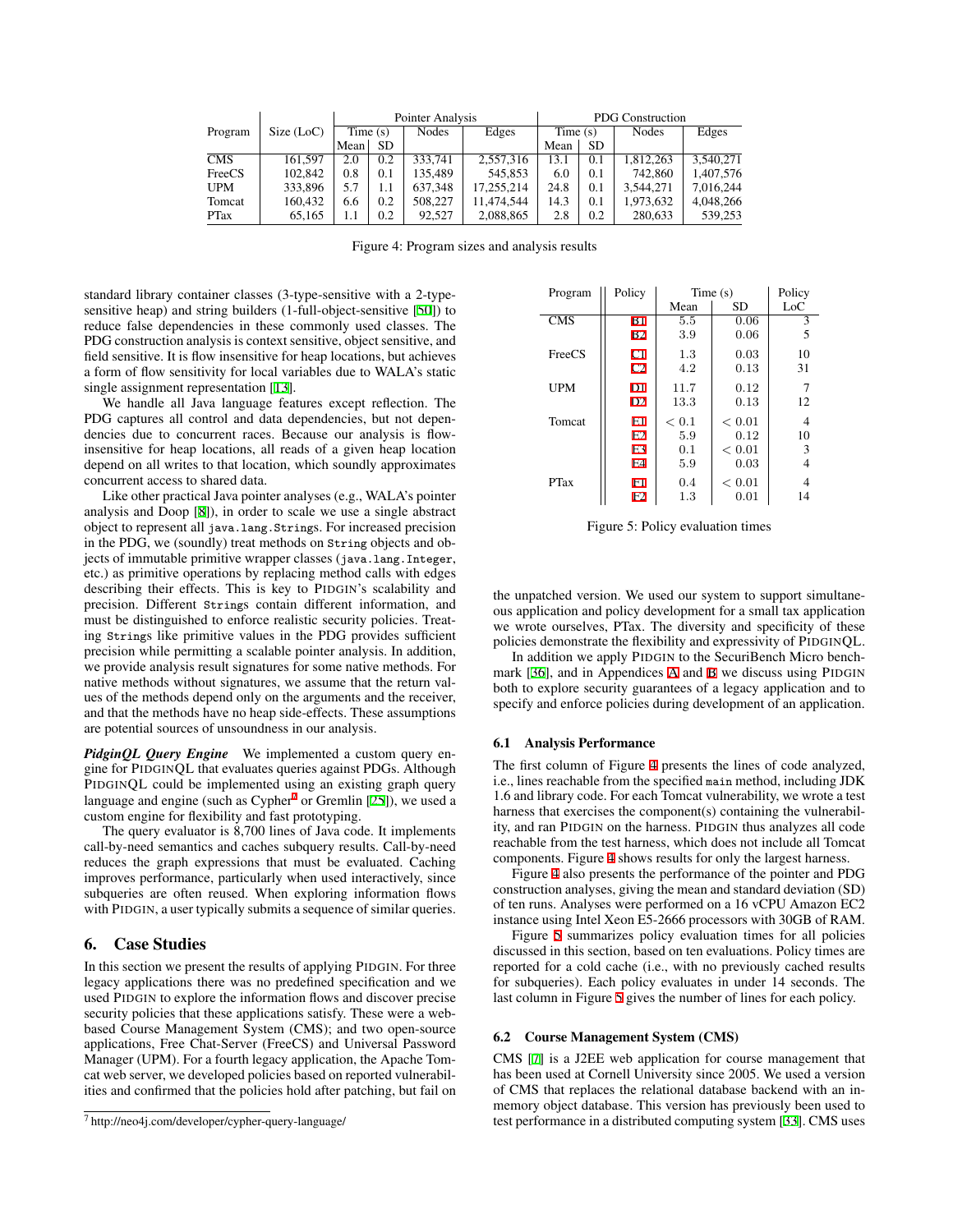<span id="page-8-0"></span>the model/view/controller design pattern. We examined the security of the model and controller logic; views simply display the results. Policy B1. *Only CMS administrators can send a message to all CMS users.*

This is a typical access control policy, ensuring that the function used to send messages to all users, is called only when the current user is an administrator.

let addNotice = pgm.entriesOf("addNotice") in let isAdmin = pgm.returnsOf("isCMSAdmin") in let isAdminTrue = pgm.findPCNodes(isAdmin,TRUE) in pgm.accessControlled(isAdminTrue, addNotice)

<span id="page-8-1"></span>Policy B2. *Only users with correct privileges can add students to a course.*

This five line policy is similar to Policy [B1.](#page-8-0)

#### 6.3 Free Chat-Server

Free Chat-Server is an open-source Java chat server that has been downloaded nearly 100,000 times.<sup>[8](#page-8-11)</sup> Once the chat server has started, users can send messages, maintain friend lists, create, join and manage group chat sessions, etc. Administrators can ban, kick, and punish misbehaving users.

#### <span id="page-8-2"></span>Policy C1. *Only superusers can send broadcast messages.*

We used PIDGIN to confirm that the ability to send messages to all users is available only to users with the right ROLE\_GOD. This can be described with an access control policy similar to others previously presented. However, while exploring the information flows present in this program, we realized that our initial definition of what constituted a "broadcast message" was imprecise. PIDGIN enabled us to quickly find this apparent violation of the policy and refine our security policy appropriately.

<span id="page-8-3"></span>Policy C2. *Punished users may perform limited actions.*

Misbehaving users can be disciplined by setting a punished flag in the object representing the user. In the PDG for Free Chat-Server, there are 357 sites where actions can be performed, all of which are invocations of the same method. We developed a PIDGINQL policy that precisely describes which actions a punished user may perform by using PIDGIN to interactively explore information flows, focusing on calls to the "perform action" method that were not access controlled by the punished flag. The final policy is 31 lines of PIDGINQL, the largest we have developed.

#### 6.4 Universal Password Manager (UPM)

UPM is an open-source password manager. Users store encrypted account and password information in the application's database and decrypt them by entering a single master password. It has been downloaded over [9](#page-8-12)0,000 times.<sup>9</sup>

<span id="page-8-4"></span>Policy D1. *The user's master password entry does not explicitly flow to the GUI, console, or network except through trusted cryptographic operations.*

When we consider only the data dependencies in the program, the user's master password entry flows to public outputs only via the encryption and decryption operations in the trusted Bouncy Castle cryptography library.

<span id="page-8-5"></span>Policy D2. *The user's master password entry does not influence the GUI, console, or network inappropriately.*

When we consider control dependencies, we find that the user's master password entry may influence public outputs, but only in appropriate ways (through trusted declassifiers). For example, an incorrect or invalid password triggers an error dialog box, and our policy accounts for this flow.

#### 6.5 Apache Tomcat

Apache Tomcat<sup>[10](#page-8-13)</sup> is a popular open source web server. Tomcat provides application developers with Java Servlet and Java Server Pages APIs, an HTTP server, and tools and management interfaces for server administrators. For several reported Tomcat vulnerabil-ities from the CVE database,<sup>[11](#page-8-14)</sup> we developed PIDGINQL policies and confirmed that the policies fail to hold on vulnerable versions of Tomcat, and successfully hold on patched versions.

Note that the use of PIDGIN on a test harness provides stronger guarantees than a simple test case. Most importantly, PIDGIN can test information-flow properties (e.g., noninterference) which are not testable by a single test case. In addition, a single PIDGINQL policy on a test harness provides guarantees on many possible executions. For the Tomcat test harnesses, we effectively test all possible parameters of server requests, because PIDGINQL policies and the PDG construction do not examine specific string values.

<span id="page-8-6"></span>Policy E1. *CVE-2010-1157: The BASIC and DIGEST authentication HTTP headers do not leak the local host name or IP address of the machine running Tomcat.*

The PIDGINQL policy asserts that there are no paths from the sources of the host name and IP address to the authentication headers. This is a standard noninterference policy and ensures the completeness of the fix.

<span id="page-8-7"></span>Policy E2. *CVE-2011-0013: Data from web applications must be properly sanitized before being displayed in the HTML Manager.*

It should not be possible for client web applications to run arbitrary scripts in the HTML Manager, a component for use by Tomcat administrators. This vulnerability arose because some data from client web applications was not properly sanitized. The PIDGINQL policy identifies the sanitization functions and asserts that all data from client applications that is displayed by the HTML manager passes through a sanitization function. Note that the policy does not ensure the proper *implementation* of the sanitization functions, but identifies them as trusted code that needs to be inspected.

<span id="page-8-8"></span>Policy E3. *CVE-2011-2204: A user's password should not flow into an exception which gets written to the log file.*

The PIDGINQL policy is a noninterference policy asserting that the password does not influence the arguments to any exception method. This includes the creation of exceptions that leaked the password prior to the fix for CVE-2011-2204, but also ensures that there were no similar leaks elsewhere in the code.

<span id="page-8-9"></span>Policy E4. *CVE-2014-0033: Session IDs provided in the URL should be ignored when URL rewriting is disabled.*

The session ID from the request should not be used if URL rewriting is explicitly disabled. The PIDGINQL policy is a flow access controlled policy asserting that, if URL rewriting is disabled, then the session ID in the URL does not influence the session to which a request is associated.

### 6.6 PTax

PTax is a toy tax computation application. PTax supports multiple users who login with a username and password and input their tax information. This sensitive information is stored in a file to be accessed by the user at a later time, provided the user supplies the correct password. Before development, we defined a number of PIDGINQL policies we expected to hold. As development progressed, the policies were iteratively refined to reflect implementation choices (e.g., names of methods, signature of the authentication module), although the intent of the policies remained the same. Policy F1. *Public outputs do not depend on a user's password, unless it has been cryptographically hashed.*

<span id="page-8-11"></span><sup>8</sup> http://sourceforge.net/projects/freecs/

<span id="page-8-12"></span><sup>9</sup> http://upm.sourceforge.net/

<span id="page-8-13"></span><span id="page-8-10"></span> $10$  http://tomcat.apache.org/

<span id="page-8-14"></span><sup>11</sup> http://cve.mitre.org/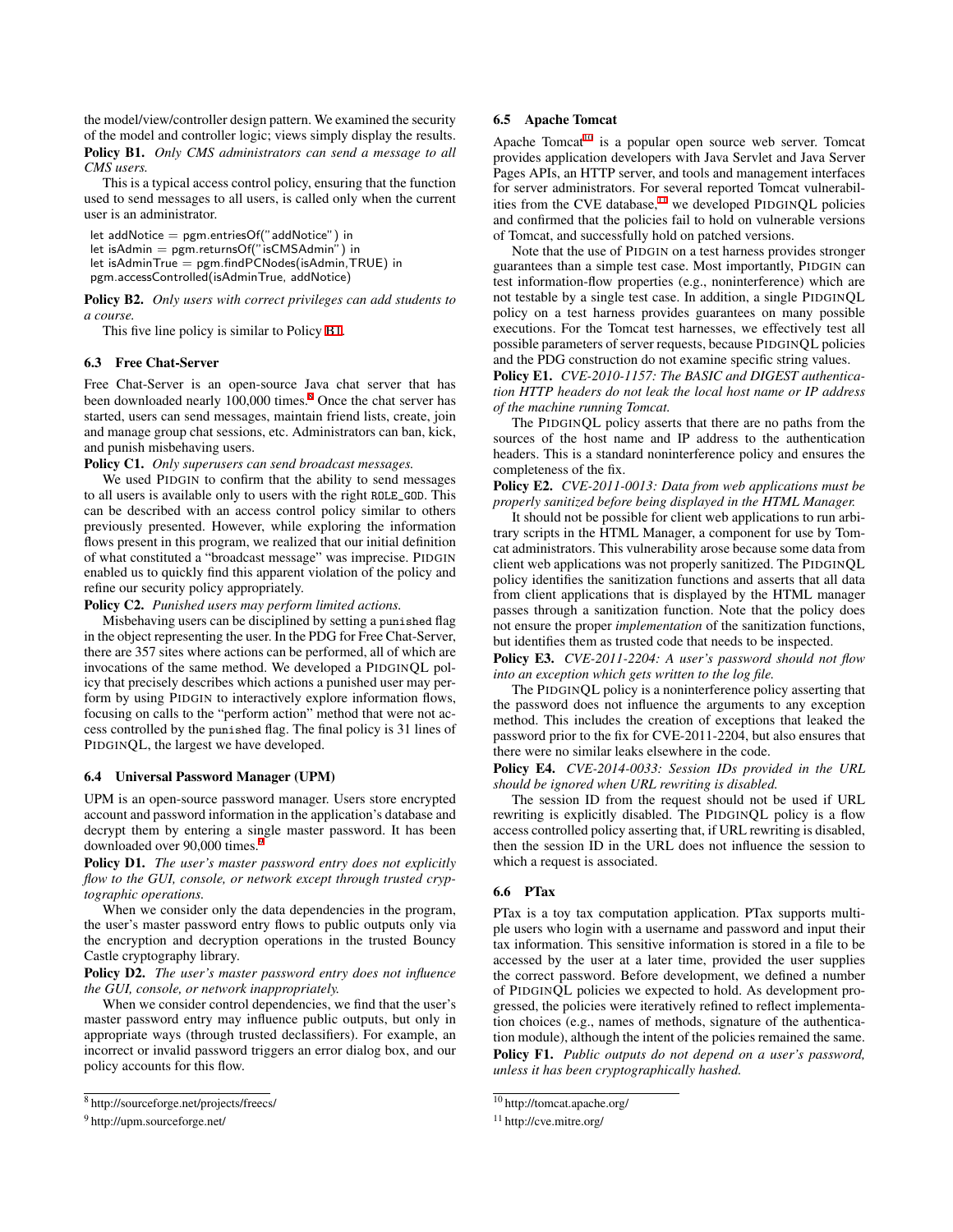```
let passwords = pgm.returnsOf(''getPassword'') in
let outputs = pgm.formalsOf(''writeToStorage'') ∪
              pgm.formalsOf(''print'') in
let hashFormals = pgm.formalsOf('computethash'') in
pgm.declassifies(hashFormals, passwords, outputs)
```
This is a trusted-declassification policy. The declassifies function ensures that the only information flow from the user's password to public outputs are through the argument to the hash function. Policy F2. *Tax information is encrypted before being written to disk and decrypted only when the password is entered correctly.*

<span id="page-9-0"></span>Policy [F2](#page-9-0) is a combined declassification policy and access control policy, whose exact statement depends on the specification of the userLogin method.

#### 6.7 Micro-benchmark Results

| <b>Test Group</b>    | Detected | <b>False Positives</b> |
|----------------------|----------|------------------------|
| Aliasing             | 12/12    |                        |
| Arrays               | 9/9      | 5                      |
| Basic                | 63/63    |                        |
| Collections          | 14/14    | 5                      |
| Data Structures      | 5/5      |                        |
| Factories            | 3/3      |                        |
| Inter                | 16/16    |                        |
| Pred                 | 5/5      | 2                      |
| Reflection           | 1/4      |                        |
| Sanitizers           | 3/4      |                        |
| Session              | 3/3      |                        |
| <b>Strong Update</b> | 1/1      | 2                      |
| Total                | 159/163  | 15                     |

#### Figure 6: SecuriBench Micro results

To compare with other Java analysis tools, we ran PIDGIN on the SecuriBench Micro [\[36](#page-11-14)] 1.08 suite of 123 small test cases. We develop PIDGIN policies for each test and detect 159 out of a total of 163 vulnerabilities. We do not detect vulnerabilities due to reflection. We also miss an incorrectly written sanitization function, though our policy marks it as a trusted declassifier, and thus indicates it should be inspected or otherwise verified.

For many tests the policy is a simply noninterference, requiring that sensitive values from an HTTP request do not affect public output. For some tests there is an allowed implicit flow, and we developed appropriate policies. Some tests require domain-specific policies (e.g., the Sanitizers tests required application-specific declassification policies).

False positives were caused by known limitations of our tool, including imprecise reasoning about individual array elements, dead code elimination that required arithmetic reasoning (Pred), and flow-insensitive tracking of heap locations (Strong Update).

# 7. Related Work

*PDGs for security* In a series of papers, Snelting and Hammer (and collaborators) argue for the use of PDGs for information-flow control, due to the precision and scalability of PDGs. They have developed JOANA [\[21](#page-11-5)], an object sensitive and context sensitive tool for checking noninterference in Java bytecode [\[22](#page-11-15)], shown their techniques to be sound [\[59](#page-11-18)], and considered information flow in concurrent programs [[17\]](#page-10-12). They also use path conditions to improve precision by ruling out impossible paths [\[54](#page-11-24)]. Hammer et al. [\[23](#page-11-25)] consider enforcement of a form of *where* declassification [\[48](#page-11-6)].

The key differences between our work and previous work using PDGs for information-flow control is that (1) our query language allows for expressive, precise, application-specific policies that are separate from code, whereas JOANA requires program annotations and supports a limited class of policies; (2) we seek to use the PDG to enable *exploration* of security guarantees of programs in addition to *enforcement* of explicitly specified security guarantees; and (3) PIDGIN scales to larger programs. The largest reported use of JOANA is on a program with about 63,000 lines of code (excluding the JDK 1.4 library, which is approximately 100k lines of code total) for a scalability test where no security policy is specified. For this example JOANA is only able to generate a context-insensitive PDG and this takes about a day [[20,](#page-11-26) [52](#page-11-27)].

Program dependence graphs were introduced by Ferrante et al. [[16\]](#page-10-0), along with an algorithm to produce them. PDGs were presented as an ideal data structure for certain intra-procedural optimizations. Program slicing for an interprocedural extension to PDGs is introduced by Horwitz et al. [[26\]](#page-11-1) and made more precise by Reps [[44](#page-11-20)] using *CFL reachability*. Program slicing is useful for describing security guarantees and is built into PIDGINQL as primitive expressions forwardSlice and backwardSlice. Reps and Rosay [[45\]](#page-11-28) define *program chopping*, of which the PIDGINQL function between, defined in Section [2](#page-2-1), is an example. Abadi et al. [\[1\]](#page-10-13) develop a core calculus of dependency. Although they do not directly consider program dependence graphs, they show that program slicing and information flow type systems can be translated to this calculus. Cartwright and Felleisen [[9](#page-10-14)] give a denotational semantics to PDGs derived from the semantics of the original program. Berg-eretti and Carré [[6](#page-10-15)] use structures similar to PDGs to automatically find bugs in *while* programs and increase program understanding.

Yamaguchi et al. [\[60](#page-11-29)] use intraprocedural PDGs together with abstract syntax trees to detect vulnerabilities in C code. Vulnerabilities (e.g., buffer overflows) are identified using *graph traversals*, which are similar to some of our graph queries. Unlike PIDGIN, the vulnerabilities their tool found were each contained within a single function, and their tool does not support whole program security policies. Furthermore, they consider only properties of a single program execution rather than application-specific information-flow properties such as those described in Sections [3](#page-4-0) and [6](#page-7-3). As common with bug-finding tools, their tool does not attempt to guarantee the absence of vulnerabilities even if none are found.

Kashyap and Hardekopf [[28\]](#page-11-30) use PDGs to infer *security signatures* describing how information flows within small (under 5k lines) JavaScript browser add-ons. These signatures can then by used by an auditor to decide whether an add-on should be accepted. PIDGIN is similarly focused on increasing program understanding. Unlike our work, where policies can be application specific, they use a predefined set of sources and sinks. In addition to distinguishing control and data dependencies, their PDG edges contain annotations to indicate which edges may be more likely to carry relevant information. These additional annotations could also benefit PIDGIN, for example to help prioritize potential policy violations to present to the user.

*Legacy applications and policy inference* PIDGIN supports discovering information security guarantees for legacy applications. Rocha et al. [[46](#page-11-31)] present a framework that allows declassification policies to be specified for legacy applications. Policies are separate from code and enforcement of policies is checked using *expression graphs*, which, like PDGs, capture data and control dependencies. Policies are specified as graphs that describe which expression graphs can be declassified. Unlike the framework of [Rocha et al.,](#page-11-31) PIDGIN supports a rich class of policies and allows developers to *explore* the information flows in an application, and thus provides support for deciding what policy is appropriate for an application. By contrast, [Rocha et al.](#page-11-31) only discuss declassification and do not consider how developers produce policies. Moreover, we have implemented our approach for Java bytecode; to the best of our knowledge, [Rocha et al.](#page-11-31) do not implement their framework, nor consider how to extend to a full-fledged programming language.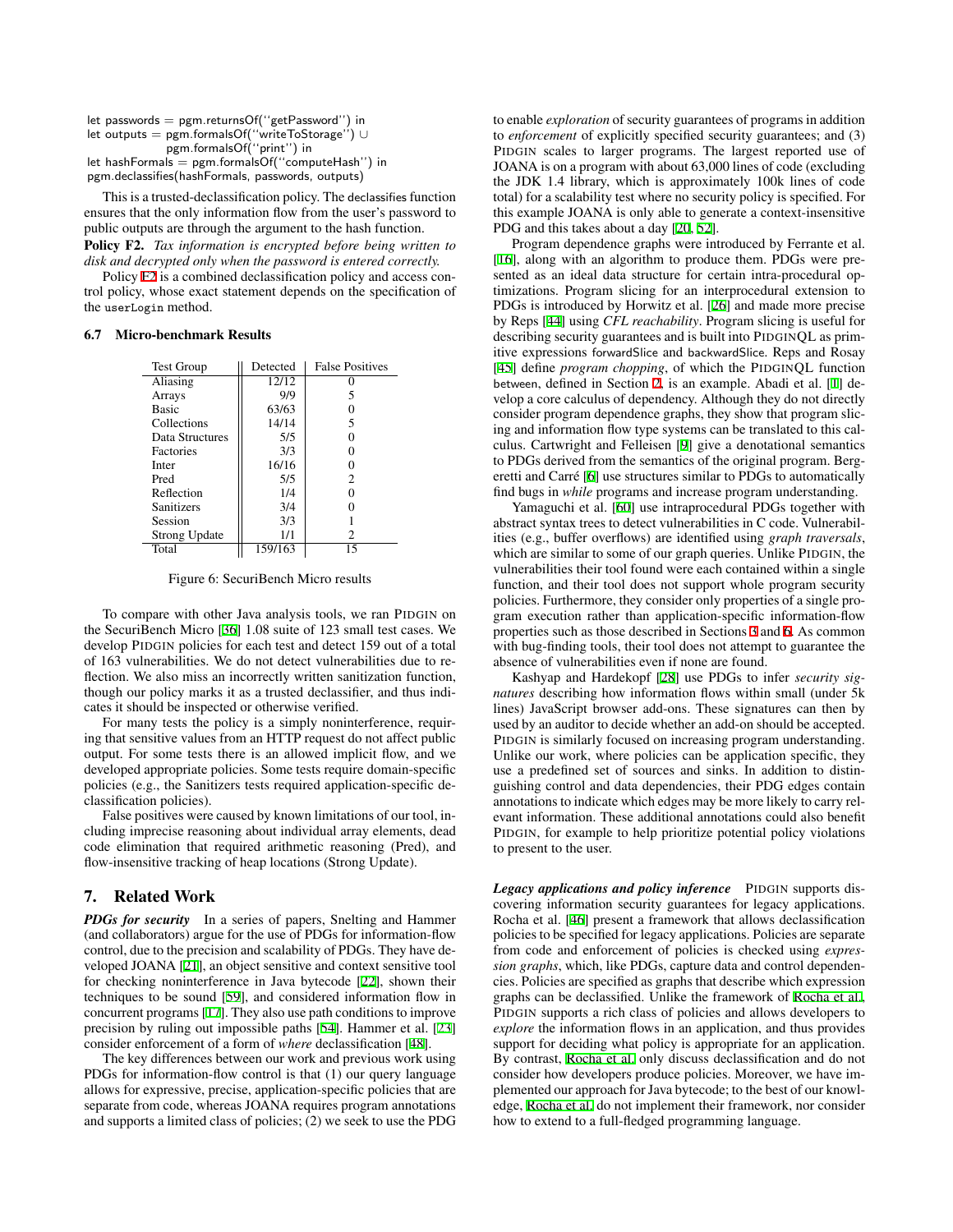Other work seeks to infer security policies for existing programs. Vaughan and Chong [\[57](#page-11-32)] use a data-flow analysis to infer expressive information security policies that describe what sensitive information may be revealed by a program. King et al. [[29\]](#page-11-19), Pottier and Conchon [[43\]](#page-11-33), Smith and Thober [\[51](#page-11-34)], and the Jif compiler [[40,](#page-11-35) [41\]](#page-11-3) all perform various forms of type inference for security-typed languages. Mastroeni and Banerjee [[39\]](#page-11-36) use refinement to derive a program's semantic declassification policy. We do not currently support automatic inference of security policies from a PDG. We instead provide the developer with tools and abstractions to help them explore the information flows in a program.

Several analyses infer explicit information flows (e.g., [[34,](#page-11-37) [35,](#page-11-38) [37\]](#page-11-39)). While efficient and practical, these analyses do not track implicit flows and may be inadequate in settings where strong information security is required. As described in Section [3,](#page-4-0) PIDGIN also supports exploration of explicit information flows, and policies for explicit information flows.

*Enforcement of expressive policies* Many tools and techniques seek to *enforce* expressive and strong information security policies. Security-type systems (e.g., [[41,](#page-11-3) [49](#page-11-4), [58](#page-11-2)]) are the main technique used to enforce such policies. The survey by Sabelfeld and Myers [[47\]](#page-11-17) provides an overview of these security policies and enforcement techniques. More recently, Banerjee et al. [[5](#page-10-16)] combine security-types with an expressive logic for describing a program's declassification policy, and Nanevski et al. [[42\]](#page-11-40) use an expressive type-theoretic verification framework to specify and enforce rich information-flow properties. The security guarantees we consider in Section [3.2](#page-4-1) are related to the security policies considered in these previous works. The absence of paths from sources to sinks corresponds to noninterference. Requiring all paths to go through certain nodes (such as the formal argument of a sanitization function) is a form of trusted declassification (e.g. [[24,](#page-11-0) [38](#page-11-41)]). Reasoning about the conditions under which potentially dangerous information flows occur is similar to reasoning about *when* declassification is permitted [[12,](#page-10-17) [48](#page-11-6)]. Restricting attention to only explicit information flows is equivalent to a static taint analysis (e.g., [[2](#page-10-7), [19,](#page-11-42) [34](#page-11-37), [35,](#page-11-38) [37,](#page-11-39) [56](#page-11-12)]).

# 8. Conclusion

Program dependence graphs precisely capture the informationflows within programs. We present the novel insight that because individual paths within a PDG correspond to particular information-flows within a program, queries on PDGs offer a unified approach for the exploration, specification, and enforcement of security guarantees.

Using this insight, we have designed and implemented PIDGIN. PIDGIN combines program dependence graphs (PDGs) with an expressive query language. By using the query language to describe paths in the PDG, developers can understand how information flows within a program and express precise, application-specific security guarantees including noninterference, trusted declassification, and access-controlled information flows.

PIDGIN is a practical tool. We have used PIDGIN to explore the information security of legacy applications, to specify and enforce information security during development, and to extract policies from known vulnerabilities. PIDGIN scales to Java applications with over 300k lines. Our case studies demonstrate that PIDGIN can express (and verify enforcement of) interesting applicationspecific security policies, some of which are difficult or impossible to express using existing tools and techniques.

# Acknowledgments

We thank Eddie Kohler, Andrew Myers, the Programming Languages Group at Harvard, and the reviewers for their helpful comments. This work is supported by the National Science Foundation under Grant No. 1054172 and Grant No. 1421770 and by the Air Force Research Laboratory. The Lincoln Laboratory portion of this work was sponsored by the Department of the Air Force under Air Force Contract FA8721-05-C-0002. Opinions, interpretations, conclusions and recommendations are those of the authors and are not necessarily endorsed by the United States Government.

# References

- <span id="page-10-13"></span>[1] M. Abadi, A. Banerjee, N. Heintze, and J. G. Riecke. A core calculus of dependency. In *Proc. 26th ACM SIGPLAN-SIGACT Symposium on Principles of Programming Languages*, 1999.
- <span id="page-10-7"></span>[2] S. Arzt, S. Rasthofer, C. Fritz, E. Bodden, A. Bartel, J. Klein, Y. le Traon, D. Octeau, and P. McDaniel. FlowDroid: Precise context, flow, field, object-sensitive and lifecycle-aware taint analysis for Android apps. In *Proc. ACM Conf. on Program Language Design and Implementation*, 2014.
- <span id="page-10-2"></span>[3] T. H. Austin and C. Flanagan. Efficient purely-dynamic information flow analysis. In *Proc. ACM SIGPLAN Fourth Workshop on Programming Languages and Analysis for Security*, 2009.
- <span id="page-10-3"></span>[4] T. H. Austin and C. Flanagan. Multiple facets for dynamic information flow. In *Proc. 39th Annual ACM SIGPLAN-SIGACT Symposium on Principles of Programming Languages*, 2012.
- <span id="page-10-16"></span>[5] A. Banerjee, D. A. Naumann, and S. Rosenberg. Expressive declassification policies and modular static enforcement. In *Proc. 2008 IEEE Symposium on Security and Privacy*, 2008.
- <span id="page-10-15"></span>[6] J.-F. Bergeretti and B. A. Carré. Information-flow and data-flow analysis of while-programs. *ACM Trans. on Programming Languages and Systems*, 1985.
- <span id="page-10-11"></span>[7] C. Botev, H. Chao, T. Chao, Y. Cheng, R. Doyle, S. Grankin, J. Guarino, S. Guha, P.-C. Lee, D. Perry, C. Re, I. Rifkin, T. Yuan, D. Abdullah, K. Carpenter, D. Gries, D. Kozen, A. Myers, D. Schwartz, and J. Shanmugasundaram. Supporting workflow in a course management system. In *Proc. 36th SIGCSE technical symposium on Computer science education*, 2005.
- <span id="page-10-10"></span>[8] M. Bravenboer and Y. Smaragdakis. Strictly declarative specification of sophisticated points-to analyses. In *Proc. 24th ACM SIGPLAN conference on Object oriented programming, systems, languages, and applications*, New York, NY, USA, 2009. ACM.
- <span id="page-10-14"></span>[9] R. Cartwright and M. Felleisen. The semantics of program dependence. In *Proc. ACM SIGPLAN Conference on Programming Language Design and Implementation*, 1989.
- <span id="page-10-4"></span>[10] D. Chandra and M. Franz. Fine-grained information flow analysis and enforcement in a java virtual machine. In *Proc. 23rd Annual Computer Security Applications Conference*, 2007.
- <span id="page-10-5"></span>[11] E. Chin and D. Wagner. Efficient character-level taint tracking for Java. In *Proc. 2009 ACM workshop on Secure web services*, 2009.
- <span id="page-10-17"></span>[12] S. Chong and A. C. Myers. Security policies for downgrading. In *Proc. 11th ACM conference on Computer and communications security*, 2004.
- <span id="page-10-8"></span>[13] R. Cytron, J. Ferrante, B. K. Rosen, M. N. Wegman, and F. K. Zadeck. Efficiently computing static single assignment form and the control dependence graph. *ACM Trans. on Programming Languages and Systems*, 1991.
- <span id="page-10-9"></span>[14] D. E. Denning. A lattice model of secure information flow. *Communications of the ACM*, 1976.
- <span id="page-10-6"></span>[15] W. Enck, P. Gilbert, B.-G. Chun, L. P. Cox, J. Jung, P. McDaniel, and A. N. Sheth. TaintDroid: an information-flow tracking system for realtime privacy monitoring on smartphones. In *Proc. Usenix Conference on Operating Systems Design and Implementation*, 2010.
- <span id="page-10-0"></span>[16] J. Ferrante, K. J. Ottenstein, and J. D. Warren. The program dependence graph and its use in optimization. *ACM Trans. on Programming Languages and Systems*, 1987.
- <span id="page-10-12"></span>[17] D. Giffhorn and G. Snelting. A new algorithm for low-deterministic security. *International Journal of Information Security*, 2014.
- <span id="page-10-1"></span>[18] J. A. Goguen and J. Meseguer. Security policies and security models. In *Proc. IEEE Symposium on Security and Privacy*, 1982.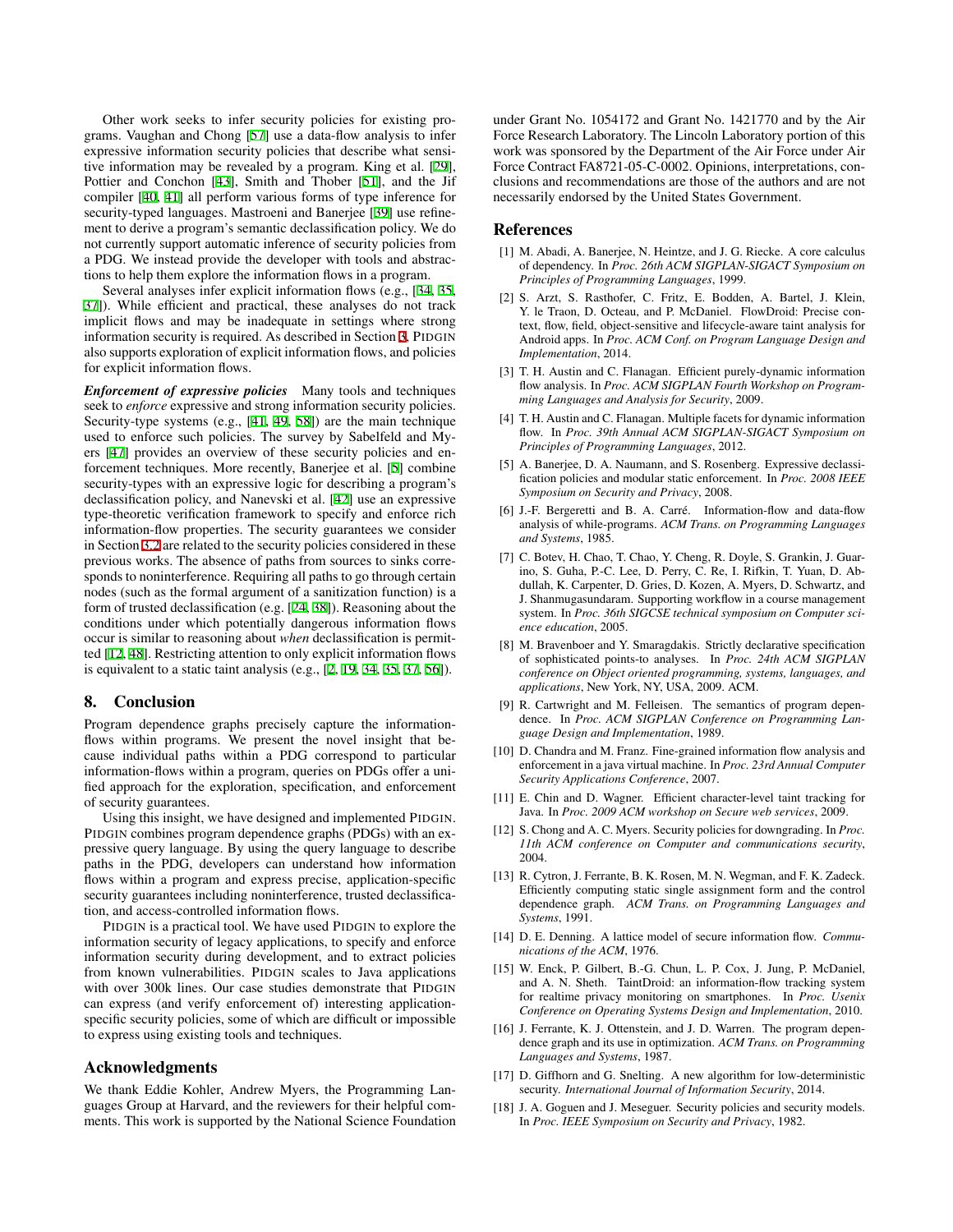- <span id="page-11-42"></span>[19] M. I. Gordon, D. Kim, J. Perkins, L. Gilham, N. Nguyen, and M. Rinard. Information flow analysis of android applications in droidsafe. In *Proc. 2015 Network and Distributed System Security Symposium*, 2015.
- <span id="page-11-26"></span>[20] J. Graf. Speeding up context-, object- and field-sensitive SDG generation. In *Proc. of the 10th IEEE Working Conference on Source Code Analysis and Manipulation*, 2010.
- <span id="page-11-5"></span>[21] C. Hammer. *Information Flow Control for Java - A Comprehensive Approach based on Path Conditions in Dependence Graphs*. PhD thesis, Universität Karlsruhe (TH), Fak. f. Informatik, 2009.
- <span id="page-11-15"></span>[22] C. Hammer and G. Snelting. Flow-sensitive, context-sensitive, and object-sensitive information flow control based on program dependence graphs. *International Journal of Information Security*, 2009.
- <span id="page-11-25"></span>[23] C. Hammer, J. Krinke, and F. Nodes. Intransitive noninterference in dependence graphs. In *2nd International Symposium on Leveraging Application of Formal Methods, Verification and Validation*, 2006.
- <span id="page-11-0"></span>[24] B. Hicks, D. King, P. McDaniel, and M. Hicks. Trusted declassification: high-level policy for a security-typed language. In *Proc. ACM SIGPLAN Workshop on Programming Languages and Analysis for Security*, 2006.
- <span id="page-11-22"></span>[25] F. Holzschuher and R. Peinl. Performance of graph query languages: Comparison of Cypher, Gremlin and native access in Neo4j. In *Proc. Joint EDBT/ICDT 2013 Workshops*, 2013.
- <span id="page-11-1"></span>[26] S. Horwitz, T. Reps, and D. Binkley. Interprocedural slicing using dependence graphs. *SIGPLAN Not.*, 1988.
- <span id="page-11-7"></span>[27] C. Hritcu, M. Greenberg, B. Karel, B. C. Pierce, and G. Morrisett. All your IFCException are belong to us. In *Proc. 2013 IEEE Symposium on Security and Privacy*, 2013.
- <span id="page-11-30"></span>[28] V. Kashyap and B. Hardekopf. Security signature inference for javascript-based browser addons. In *Proc. 2015 IEEE/ACM International Symposium on Code Generation and Optimization*, 2014.
- <span id="page-11-19"></span>[29] D. King, B. Hicks, M. Hicks, and T. Jaeger. Implicit flows: Can't live with 'em, can't live without 'em. In *Proc. International Conference on Information Systems Security*, 2008.
- <span id="page-11-16"></span>[30] C. Lattner and V. Adve. LLVM: A compilation framework for lifelong program analysis & transformation. In *Proc. 2004 International Symposium on Code Generation and Optimization*, 2004.
- <span id="page-11-8"></span>[31] G. Le Guernic, A. Banerjee, T. Jensen, and D. A. Schmidt. Automatabased confidentiality monitoring. *Proc. 11th Annual Asian Computing Science Conference*, 2006.
- <span id="page-11-10"></span>[32] D. Li. Dynamic tainting for deployed Java programs. In *Proc. ACM international conference companion on Object oriented programming systems languages and applications*, 2010.
- <span id="page-11-23"></span>[33] J. Liu, M. D. George, K. Vikram, X. Qi, L. Waye, and A. C. Myers. Fabric: a platform for secure distributed computation and storage. In *Proc. ACM SIGOPS Symposium on Operating systems principles*, 2009.
- <span id="page-11-37"></span>[34] Y. Liu and A. Milanova. Static analysis for inference of explicit information flow. In *Proc. 8th ACM SIGPLAN-SIGSOFT Workshop on Program Analysis for Software Tools and Engineering*, 2008.
- <span id="page-11-38"></span>[35] Y. Liu and A. Milanova. Practical static analysis for inference of security-related program properties. In *Proc. IEEE 17th International Conference on Program Comprehension*, 2009.
- <span id="page-11-14"></span>[36] B. Livshits. Securibench Micro, 2006. [http://suif.stanford.](http://suif.stanford.edu/~livshits/work/securibench-micro/) [edu/~livshits/work/securibench-micro/](http://suif.stanford.edu/~livshits/work/securibench-micro/).
- <span id="page-11-39"></span>[37] B. Livshits, A. V. Nori, S. K. Rajamani, and A. Banerjee. Merlin: Specification inference for explicit information flow problems. In *Proc. ACM SIGPLAN 2009 Conference on Programming Language Design and Implementation*, 2009.
- <span id="page-11-41"></span>[38] H. Mantel and D. Sands. Controlled Declassification based on Intransitive Noninterference. In *Proc. 2nd ASIAN Symposium on Programming Languages and Systems*, 2004.
- <span id="page-11-36"></span>[39] I. Mastroeni and A. Banerjee. Modelling declassification policies using abstract domain completeness. *Mathematical Structures in Computer Science*, 2011.
- <span id="page-11-35"></span>[40] A. C. Myers. *Mostly-Static Decentralized Information Flow Control*. PhD thesis, MIT, 1999.
- <span id="page-11-3"></span>[41] A. C. Myers, L. Zheng, S. Zdancewic, S. Chong, N. Nystrom, D. Zhang, O. Arden, J. Liu, and K. Vikram. Jif: Java information flow. Software release. Located at <http://www.cs.cornell.edu/jif>, 2001–2014.
- <span id="page-11-40"></span>[42] A. Nanevski, A. Banerjee, and D. Garg. Dependent type theory for verification of information flow and access control policies. *ACM Trans. on Programming Languages and Systems*, 2013.
- <span id="page-11-33"></span>[43] F. Pottier and S. Conchon. Information flow inference for free. In *Proc. 5th ACM SIGPLAN International Conference on Functional Programming*, 2000.
- <span id="page-11-20"></span>[44] T. Reps. Program analysis via graph reachability. In *Proc. 1997 International Symposium on Logic Programming*, 1997.
- <span id="page-11-28"></span>[45] T. Reps and G. Rosay. Precise interprocedural chopping. In *Proc. 3rd ACM SIGSOFT symposium on Foundations of software engineering*, 1995.
- <span id="page-11-31"></span>[46] B. Rocha, S. Bandhakavi, J. den Hartog, W. Winsborough, and S. Etalle. Towards static flow-based declassification for legacy and untrusted programs. In *Proc. 2010 IEEE Symposium on Security and Privacy*, 2010.
- <span id="page-11-17"></span>[47] A. Sabelfeld and A. C. Myers. Language-based information-flow security. *IEEE Journal on Selected Areas in Communications*, 2003.
- <span id="page-11-6"></span>[48] A. Sabelfeld and D. Sands. Dimensions and principles of declassification. In *Proc. 18th IEEE Computer Security Foundations Workshop*, 2005.
- <span id="page-11-4"></span>[49] V. Simonet. The Flow Caml System: documentation and user's manual. Technical report, Institut National de Recherche en Informatique et en Automatique (INRIA), 2003.
- <span id="page-11-21"></span>[50] Y. Smaragdakis, M. Bravenboer, and O. Lhoták. Pick your contexts well: understanding object-sensitivity. In *Proc. 38th annual ACM SIGPLAN-SIGACT symposium on Principles of programming languages*, 2011.
- <span id="page-11-34"></span>[51] S. F. Smith and M. Thober. Improving usability of information flow security in Java. In *Proc. 2007 Workshop on Programming Languages and Analysis for Security*, 2007.
- <span id="page-11-27"></span>[52] G. Snelting, D. Giffhorn, J. Graf, C. Hammer, M. Hecker, M. Mohr, and D. Wasserrab. Checking probabilistic noninterference using JOANA. *Information Technology*, 2015.
- <span id="page-11-9"></span>[53] D. Stefan, A. Russo, J. C. Mitchell, and D. Mazières. Flexible dynamic information flow control in Haskell. In *Proc. 4th ACM Symposium on Haskell*, 2011.
- <span id="page-11-24"></span>[54] M. Taghdiri, G. Snelting, and C. Sinz. Information flow analysis via path condition refinement. In *International Workshop on Formal Aspects of Security and Trust*, 2010.
- <span id="page-11-11"></span>[55] O. Tripp, M. Pistoia, S. J. Fink, M. Sridharan, and O. Weisman. TAJ: Effective taint analysis of web applications. In *Proc. ACM SIGPLAN 2009 Conference on Programming Language Design and Implementation*, 2009.
- <span id="page-11-12"></span>[56] O. Tripp, M. Pistoia, P. Cousot, R. Cousot, and S. Guarnieri. AN-DROMEDA: accurate and scalable security analysis of web applications. In *Fundamental Approaches to Software Engineering*, 2013.
- <span id="page-11-32"></span>[57] J. A. Vaughan and S. Chong. Inference of expressive declassification policies. In *Proc. 2011 IEEE Symposium on Security and Privacy*, 2011.
- <span id="page-11-2"></span>[58] D. Volpano, G. Smith, and C. Irvine. A sound type system for secure flow analysis. *Journal of Computer Security*, 1996.
- <span id="page-11-18"></span>[59] D. Wasserrab, D. Lohner, and G. Snelting. On PDG-based noninterference and its modular proof. In *Proc. ACM SIGPLAN Fourth Workshop on Programming Languages and Analysis for Security*, 2009.
- <span id="page-11-29"></span>[60] F. Yamaguchi, N. Golde, D. Arp, and K. Rieck. Modeling and discovering vulnerabilities with code property graphs. In *Proc. 2014 IEEE Symposium on Security and Privacy*, 2014.
- <span id="page-11-13"></span>[61] D. Y. Zhu, J. Jung, D. Song, T. Kohno, and D. Wetherall. TaintEraser: Protecting sensitive data leaks using application-level taint tracking. *ACM Operating Systems Review*, 2011.